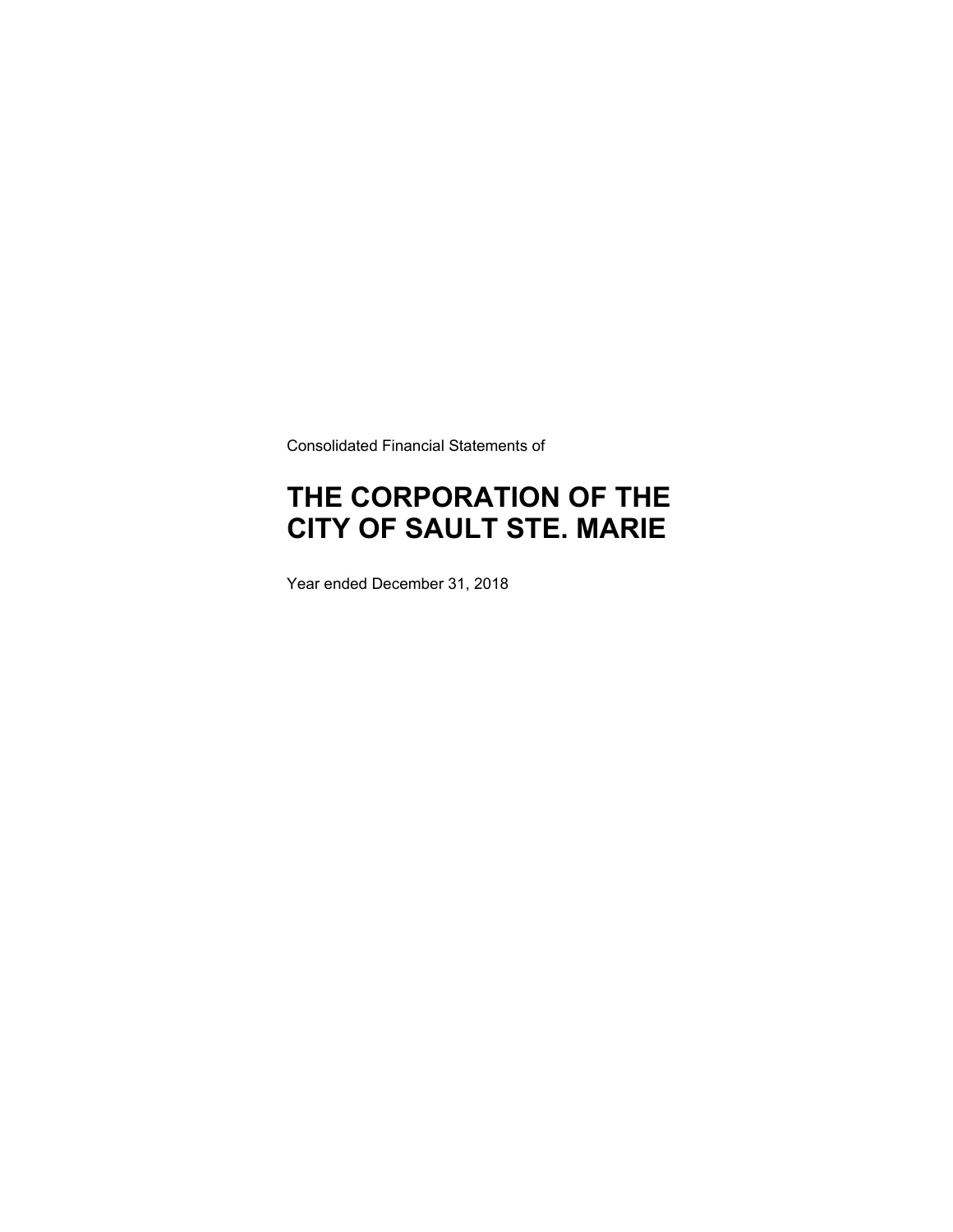Consolidated Financial Statements

Year ended December 31, 2018

Page

| Management's Responsibility for the Consolidated Financial Statements 1 |  |
|-------------------------------------------------------------------------|--|
|                                                                         |  |
|                                                                         |  |
|                                                                         |  |
|                                                                         |  |
|                                                                         |  |
|                                                                         |  |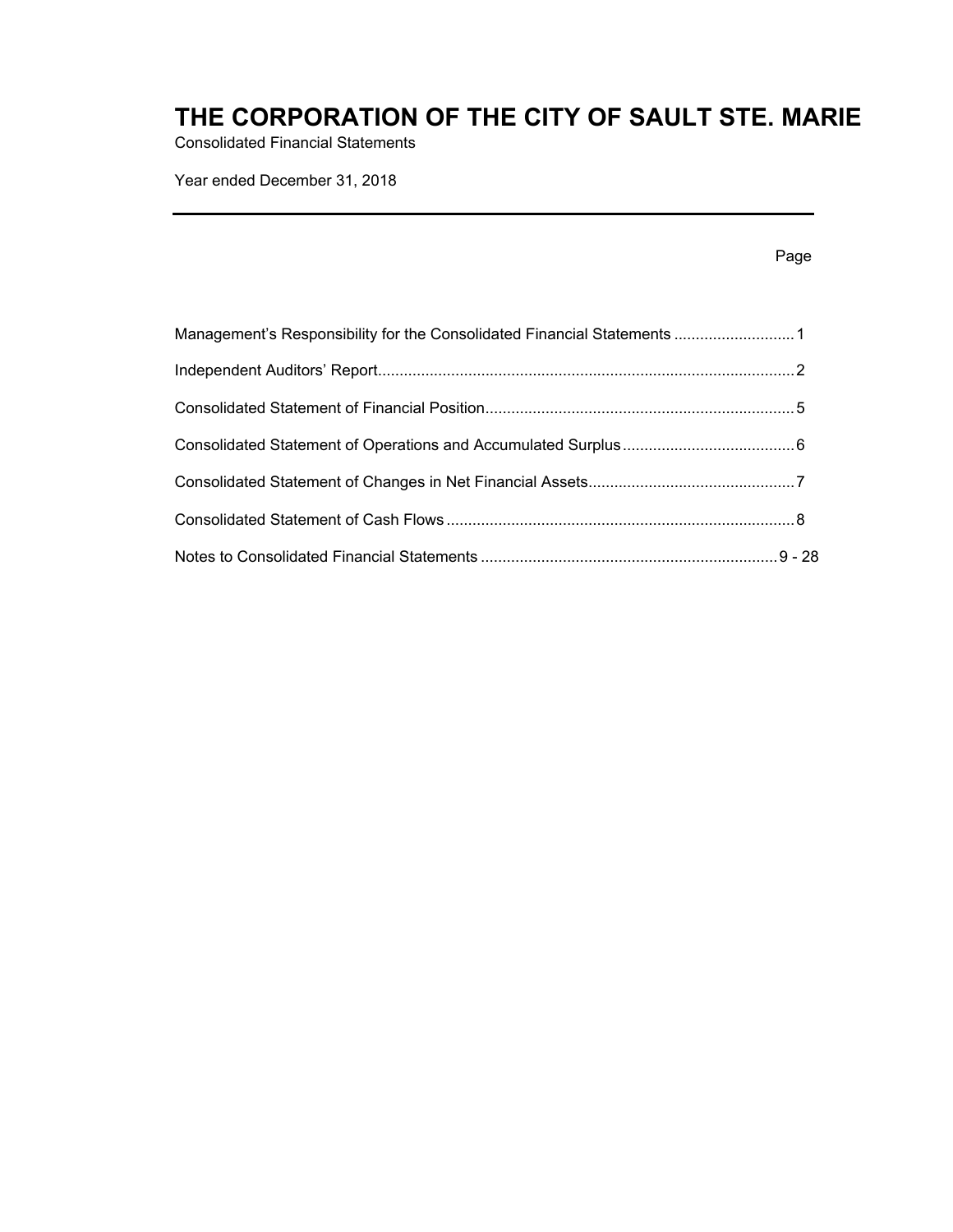

### **Management's Responsibility for the Consolidated Financial Statements**

The accompanying consolidated financial statements of The Corporation of The City of Sault Ste. Marie (the "City") are the responsibility of the City's management and have been prepared in compliance with legislation, and in accordance with Canadian public sector accounting standards. A summary of the significant accounting policies are described in Note 1 to the consolidated financial statements. The preparation of the consolidated financial statements necessarily involves the use of estimates based on management's judgment, particularly when transactions affecting the current accounting period cannot be finalized with certainty until future periods.

The City's management maintains a system of internal controls designed to provide reasonable assurance that assets are safeguarded, transactions are properly authorized and recorded in compliance with legislative and regulatory requirements, and reliable financial information is available on a timely basis for preparation of the consolidated financial statements. These systems are monitored and evaluated by management.

The finance committee meets with management and the external auditors to review the consolidated financial statements and discuss any significant financial reporting or internal control matters prior to their approval of the consolidated financial statements.

The consolidated financial statements have been audited by KPMG LLP, independent external auditors appointed by the City. The accompanying Independent Auditors' Report outlines their responsibilities, the scope of their examination and their opinion on the City's consolidated financial statements.

 $\mathcal{L}$ 

Chief Administrative Officer Chief Financial Officer / City Treasurer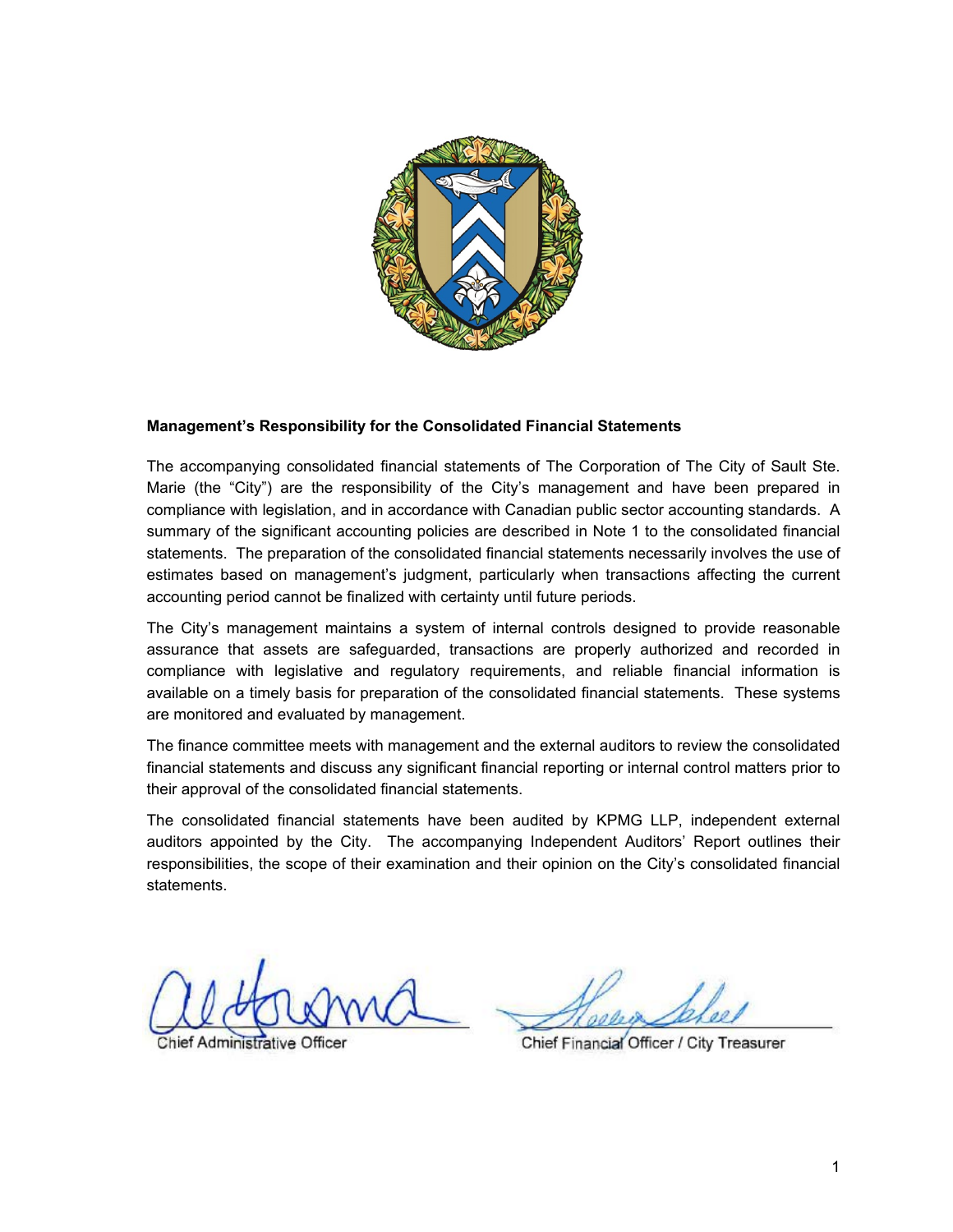

 KPMG LLP 111 Elgin Street, Suite 200 Sault Ste. Marie ON P6A 6L6 Canada Telephone (705) 949-5811 Fax (705) 949-0911

### **INDEPENDENT AUDITORS' REPORT**

To the Members of Council, Inhabitants and Ratepayers of The Corporation of The City of Sault Ste. Marie

### *Opinion*

We have audited the consolidated financial statements of The Corporation of The City of Sault Ste. Marie (the "City"), which comprise:

- the consolidated statement of financial position as at December 31, 2018
- the consolidated statement of operations and accumulated surplus for the year then ended
- the consolidated statement of change in net financial assets for the year then ended
- the consolidated statement of cash flows for the year then ended
- and notes to the consolidated financial statements, including a summary of significant accounting policies

(Hereinafter referred to as the "financial statements'').

In our opinion, the accompanying financial statements present fairly, in all material respects, the consolidated financial position of the City as at December 31, 2018 and its consolidated results of operations, its consolidated changes in net financial assets and its consolidated cash flows for the year then ended in accordance with Canadian public sector accounting standards.

### *Basis for Opinion*

We conducted our audit in accordance with Canadian generally accepted auditing standards. Our responsibilities under those standards are further described in the *''Auditors' Responsibilities for the Audit of the Consolidated Financial Statements''* section of our auditors' report.

We are independent of the City in accordance with the ethical requirements that are relevant to our audit of the financial statements in Canada and we have fulfilled our other ethical responsibilities in accordance with these requirements.

We believe that the audit evidence we have obtained is sufficient and appropriate to provide a basis for our opinion.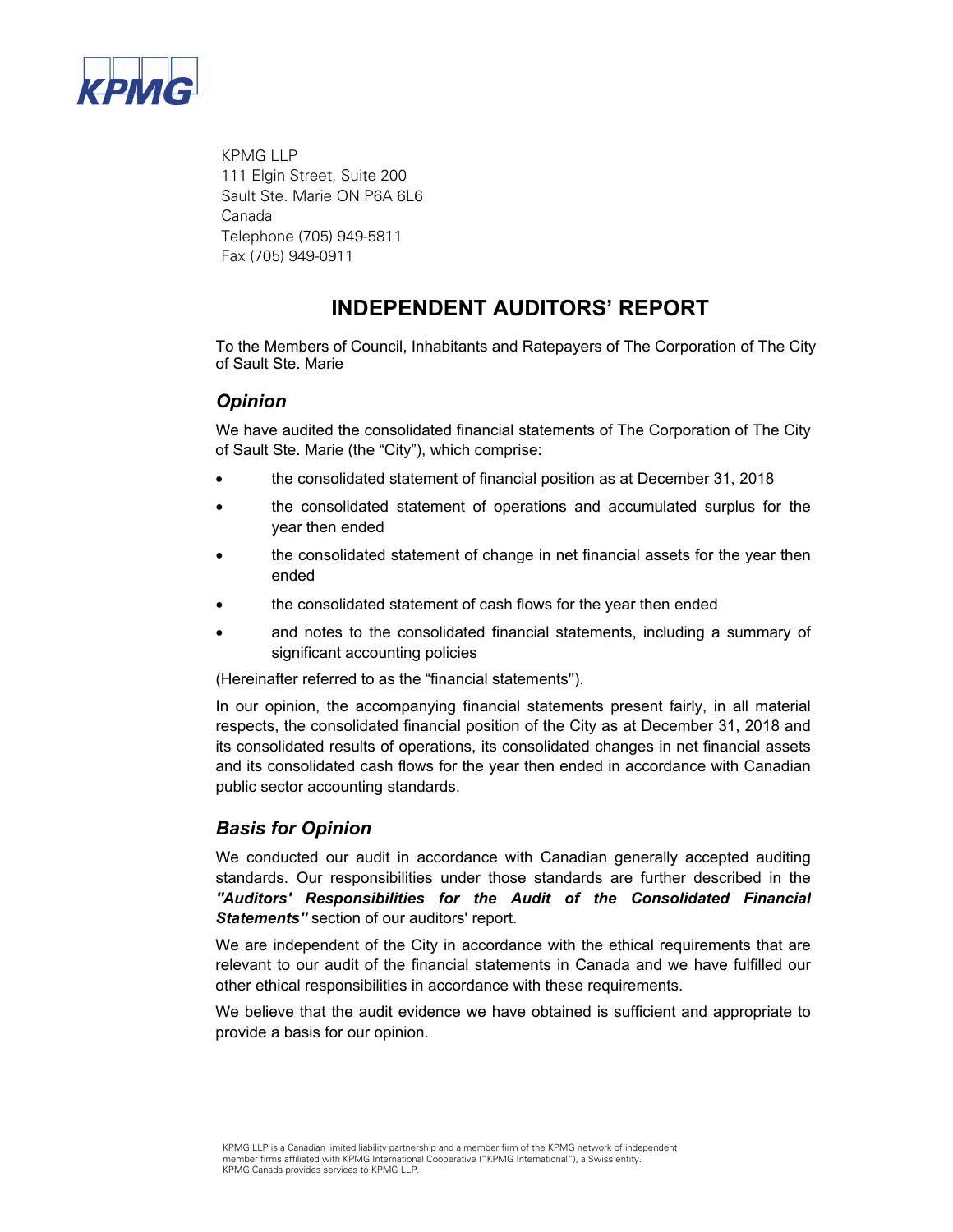

### *Responsibilities of Management and Those Charged with Governance for the Financial Statements*

Management is responsible for the preparation and fair presentation of the financial statements in accordance with Canadian public sector accounting standards, and for such internal control as management determines is necessary to enable the preparation of financial statements that are free from material misstatement, whether due to fraud or error.

In preparing the financial statements, management is responsible for assessing the City's ability to continue as a going concern, disclosing, as applicable, matters related to going concern and using the going concern basis of accounting unless management either intends to liquidate the City or to cease operations, or has no realistic alternative but to do so.

Those charged with governance are responsible for overseeing the City's financial reporting process.

### *Auditors' Responsibilities for the Audit of the Financial Statements*

Our objectives are to obtain reasonable assurance about whether the financial statements as a whole are free from material misstatement, whether due to fraud or error, and to issue an auditors' report that includes our opinion.

Reasonable assurance is a high level of assurance, but is not a guarantee that an audit conducted in accordance with Canadian generally accepted auditing standards will always detect a material misstatement when it exists.

Misstatements can arise from fraud or error and are considered material if, individually or in the aggregate, they could reasonably be expected to influence the economic decisions of users taken on the basis of the financial statements.

As part of an audit in accordance with Canadian generally accepted auditing standards, we exercise professional judgment and maintain professional skepticism throughout the audit.

We also:

• Identify and assess the risks of material misstatement of the financial statements, whether due to fraud or error, design and perform audit procedures responsive to those risks, and obtain audit evidence that is sufficient and appropriate to provide a basis for our opinion.

The risk of not detecting a material misstatement resulting from fraud is higher than for one resulting from error, as fraud may involve collusion, forgery, intentional omissions, misrepresentations, or the override of internal control.

- Obtain an understanding of internal control relevant to the audit in order to design audit procedures that are appropriate in the circumstances, but not for the purpose of expressing an opinion on the effectiveness of the City's internal control.
- Evaluate the appropriateness of accounting policies used and the reasonableness of accounting estimates and related disclosures made by management.
- Conclude on the appropriateness of management's use of the going concern basis of accounting and, based on the audit evidence obtained, whether a material uncertainty exists related to events or conditions that may cast significant doubt on the City's ability to continue as a going concern. If we conclude that a material uncertainty exists, we are required to draw attention in our auditors' report to the related disclosures in the financial statements or, if such disclosures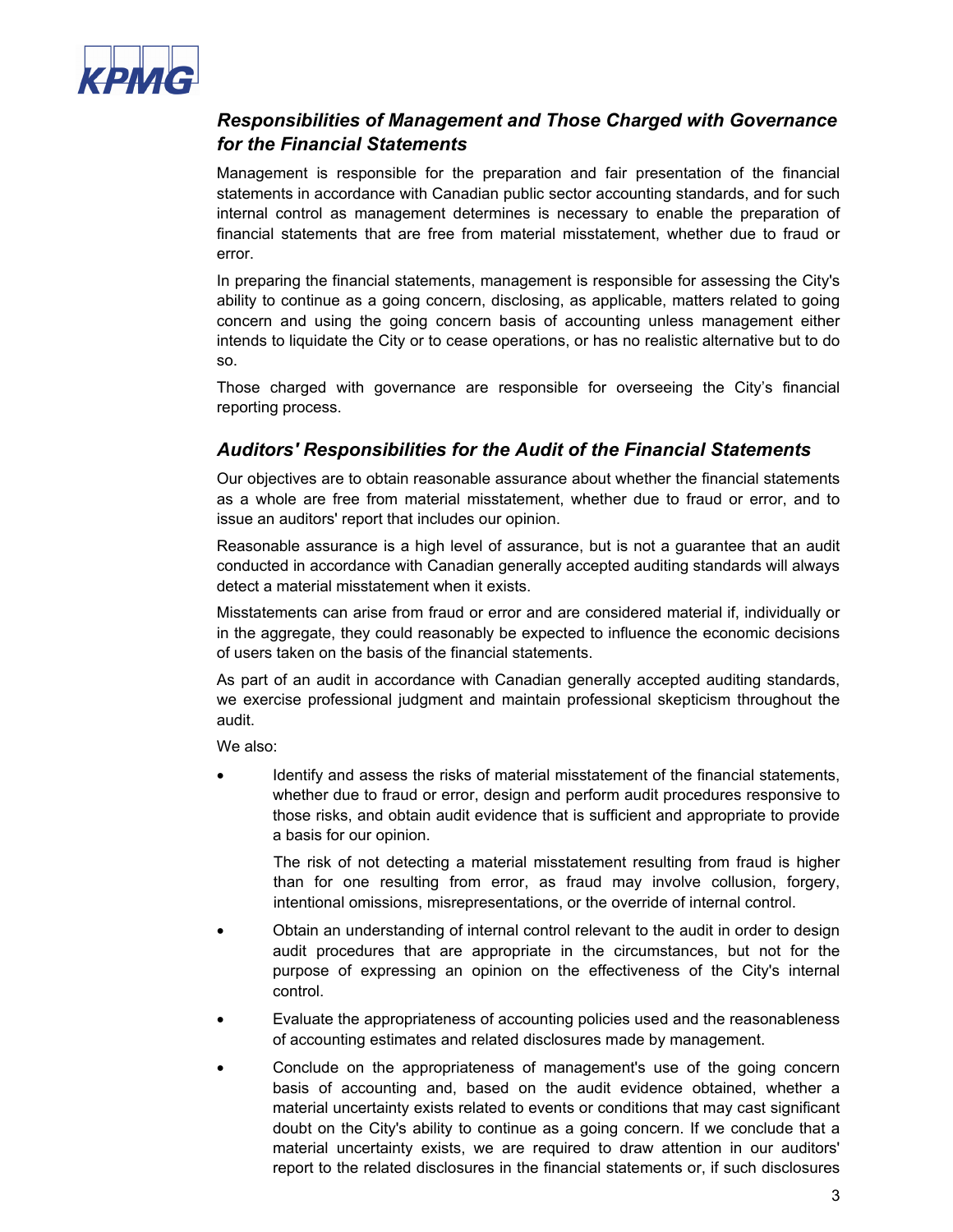

are inadequate, to modify our opinion. Our conclusions are based on the audit evidence obtained up to the date of our auditors' report. However, future events or conditions may cause the City to cease to continue as a going concern.

- Evaluate the overall presentation, structure and content of the financial statements, including the disclosures, and whether the financial statements represent the underlying transactions and events in a manner that achieves fair presentation
- Communicate with those charged with governance regarding, among other matters, the planned scope and timing of the audit and significant audit findings, including any significant deficiencies in internal control that we identify during our audit.
- Obtain sufficient appropriate audit evidence regarding the financial information of the entities or business activities within the group to express an opinion on the consolidated financial statements. We are responsible for the direction, supervision and performance of the group audit. We remain solely responsible for our audit opinion.

 $k$ *PMG 14P* 

Chartered Professional Accountants, Licensed Public Accountants

Sault Ste. Marie, Canada June 17, 2019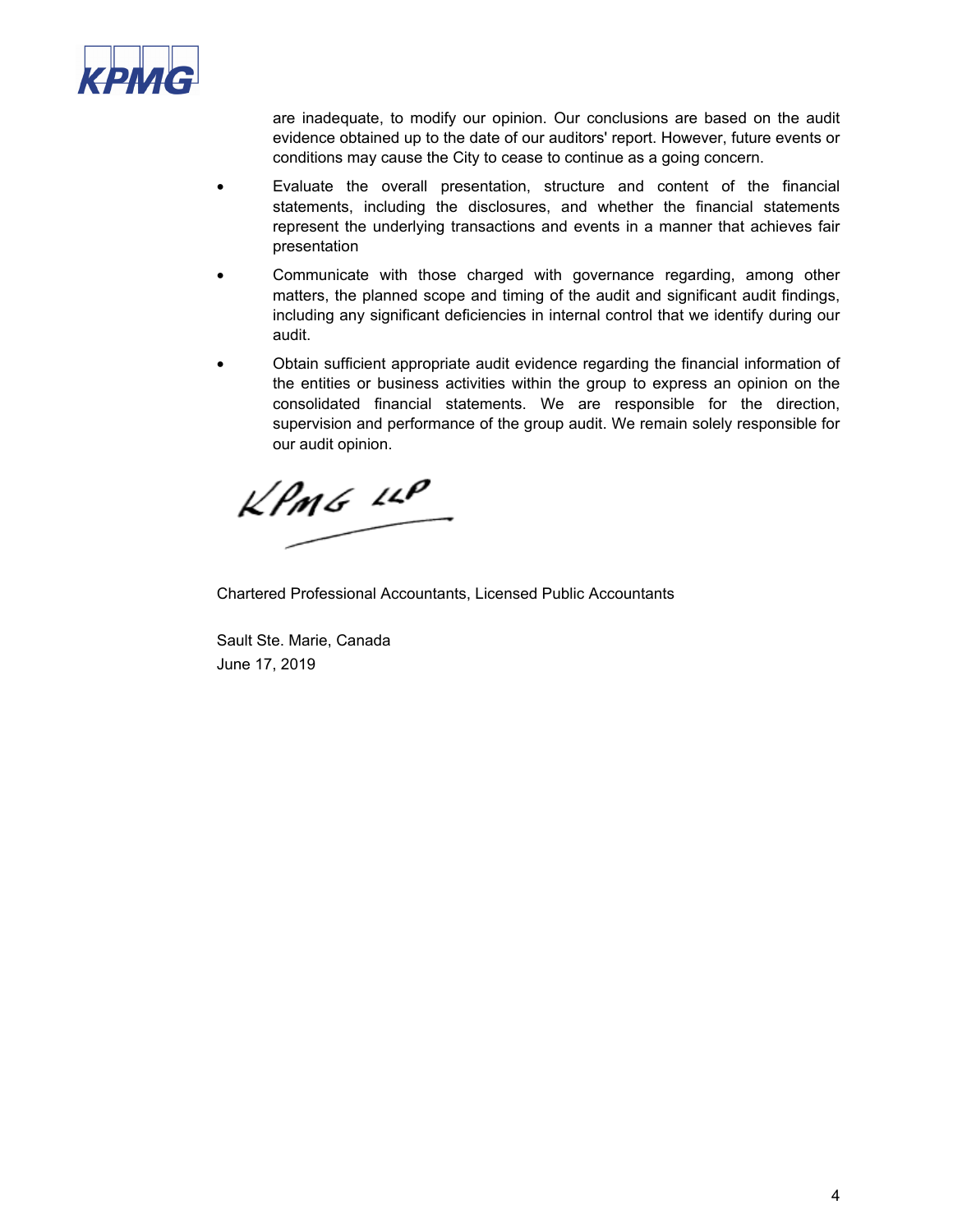Consolidated Statement of Financial Position

December 31, 2018, with comparative information for 2017

|                                                                                              | 2018              | 2017              |
|----------------------------------------------------------------------------------------------|-------------------|-------------------|
|                                                                                              |                   |                   |
| <b>Financial assets</b>                                                                      |                   |                   |
| Cash and cash equivalents                                                                    | \$<br>85,822,804  | \$<br>59,247,123  |
| Taxes receivable                                                                             | 4,692,539         | 25,512,939        |
| Accounts receivable                                                                          | 15,420,247        | 14,838,449        |
| Other current assets                                                                         | 132,202           | 98,868            |
| Investment in government business enterprises (note 6)                                       | 73,898,660        | 72,271,951        |
|                                                                                              | 179,966,452       | 171,969,330       |
| <b>Financial liabilities</b>                                                                 |                   |                   |
| Accounts payable and accrued liabilities                                                     | 19,670,692        | 22,202,705        |
| Future employee benefit obligations (note 12)                                                | 39,070,294        | 36,747,326        |
| Deferred revenue (note 3)                                                                    | 874,876           | 2,039,483         |
| Landfill closure and post closure liability (note 13)<br>Net long-term liabilities (note 4): | 24,050,475        | 23,723,226        |
| The Corporation of the City of Sault Ste. Marie<br>Net long-term liabilities (note 5):       | 4,870,508         | 6,307,250         |
| Public Utilities Commission of the City of Sault Ste. Marie                                  | 5,917,394         | 6,652,782         |
|                                                                                              | 94,454,239        | 97,672,772        |
| Net financial assets                                                                         | 85,512,213        | 74,296,558        |
| Non-financial assets:                                                                        |                   |                   |
| Tangible capital assets (note 14)                                                            | 469,008,319       | 458,258,381       |
| Prepaid expenses                                                                             | 640,407           | 298,952           |
| Inventories                                                                                  | 2,528,478         | 2,383,042         |
|                                                                                              | 472,177,204       | 460,940,375       |
| Contingent liabilities (note 11)                                                             |                   |                   |
| Accumulated surplus (note 15)                                                                | \$<br>557,689,417 | \$<br>535,236,933 |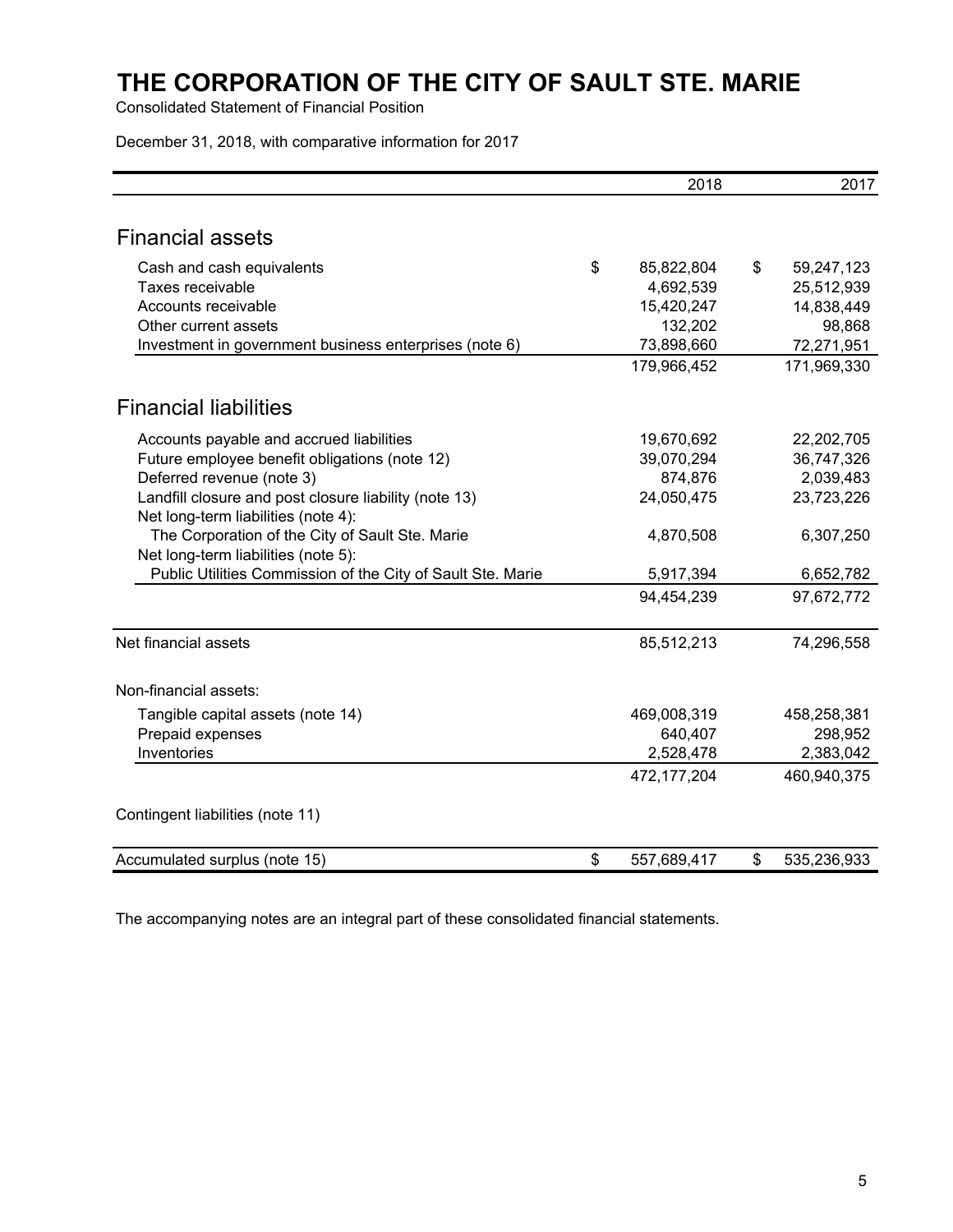Consolidated Statement of Operations and Accumulated Surplus

Year ended December 31, 2018, with comparative information for 2017

|                                                      | 2018<br><b>Budget</b>    |    | 2017                     |                          |
|------------------------------------------------------|--------------------------|----|--------------------------|--------------------------|
|                                                      | (note 7)                 |    |                          |                          |
|                                                      |                          |    |                          |                          |
| Revenue:                                             | \$                       | \$ |                          | \$                       |
| Property taxation<br>Taxation from other governments | 113,241,818<br>4,160,860 |    | 113,863,528<br>4,366,620 | 112,328,695<br>4,541,861 |
| Fees and user charges                                | 55,362,043               |    | 54,297,466               | 50,713,920               |
| Government grants (note 16)                          | 35,016,663               |    | 34,505,629               | 31,755,578               |
| Interest income                                      | 4,315,000                |    | 7,735,285                | 6,683,038                |
| Other                                                | 2,122,425                |    | 2,716,683                | 3,913,672                |
| Developer contributions (note 14)                    |                          |    | 146,070                  | 3,912,138                |
| Net income of government                             |                          |    |                          |                          |
| business enterprise (note 6)                         |                          |    | 2,846,869                | 3,115,833                |
| Total revenue                                        | 214,218,809              |    | 220,478,150              | 216,964,735              |
| Expenses:                                            |                          |    |                          |                          |
| General government                                   | 14,230,894               |    | 17, 115, 233             | 17,236,317               |
| <b>Protection services</b>                           | 43,206,366               |    | 45,125,431               | 43,686,947               |
| <b>Transportation services</b>                       | 34,631,080               |    | 38,775,936               | 37,760,899               |
| <b>Environmental services</b>                        | 26,446,925               |    | 26,054,214               | 26,715,714               |
| Health services                                      | 11,086,282               |    | 10,746,671               | 10,107,478               |
| Social and family services                           | 19,135,633               |    | 19,147,555               | 20,114,167               |
| Planning and development                             | 2,651,752                |    | 3,944,993                | 3,719,033                |
| Recreation and cultural services                     | 17, 162, 392             |    | 17,501,922               | 16,627,618               |
| Amortization of tangible capital assets              | 19,319,744               |    | 19,432,461               | 19,474,260               |
| Loss on disposal of tangible capital assets          |                          |    | 181,250                  | 246,532                  |
| Total expenses                                       | 187,871,068              |    | 198,025,666              | 195,688,965              |
| Annual surplus                                       | 26,347,741               |    | 22,452,484               | 21,275,770               |
| Accumulated surplus, beginning of year               | 535,236,933              |    | 535,236,933              | 513,961,163              |
| Accumulated surplus, end of year                     | \$<br>561,584,674        | \$ | 557,689,417              | \$<br>535,236,933        |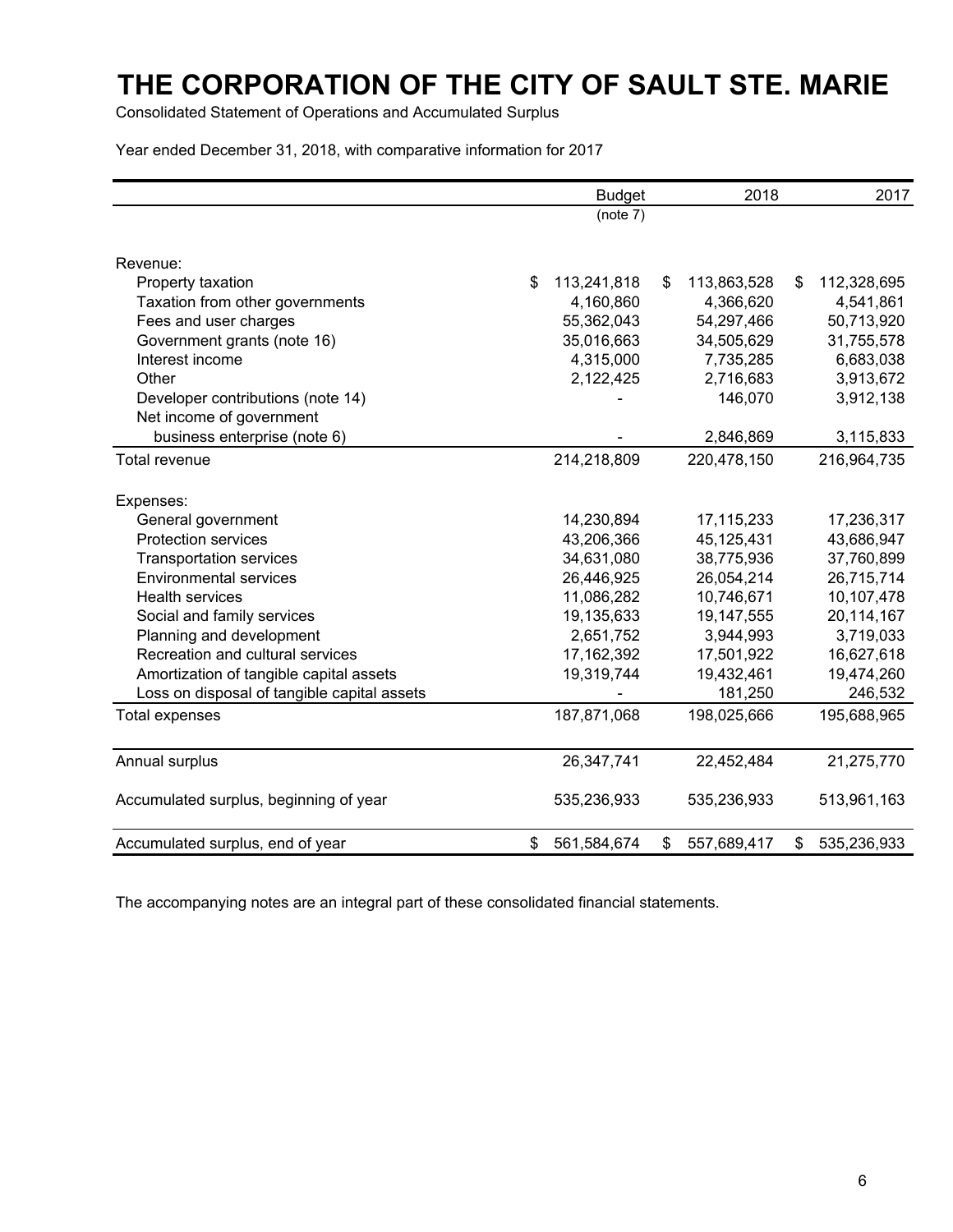Consolidated Statement of Changes in Net Financial Assets

Year ended December 31, 2018, with comparative information for 2017

|                                             | <b>Budget</b>    | 2018             | 2017             |
|---------------------------------------------|------------------|------------------|------------------|
|                                             | (note 7)         |                  |                  |
|                                             |                  |                  |                  |
| Annual surplus                              | 26,347,741<br>\$ | \$<br>22,452,484 | \$<br>21,275,770 |
| Acquisition of tangible capital assets      | (56,172,844)     | (30, 938, 469)   | (20, 254, 354)   |
| Amortization of tangible capital assets     | 19,319,744       | 19,432,461       | 19,474,260       |
| Gain on sale of tangible capital assets     |                  | 181,250          | 246,532          |
| Proceeds on sale of tangible capital assets |                  | 574,820          | 174,691          |
|                                             | (10, 505, 359)   | 11,702,546       | 20,916,899       |
|                                             |                  |                  |                  |
| Change in prepaid expenses                  |                  | (341, 455)       | 63,052           |
| Change in inventories                       |                  | (145,436)        | (39,072)         |
|                                             |                  |                  |                  |
| Change in net financial assets              | (10, 505, 359)   | 11,215,655       | 20,940,879       |
|                                             |                  |                  |                  |
| Net financial assets, beginning of year     | 74,296,558       | 74,296,558       | 53,355,679       |
|                                             |                  |                  |                  |
| Net financial assets, end of year           | 63,791,199<br>\$ | \$<br>85,512,213 | \$<br>74,296,558 |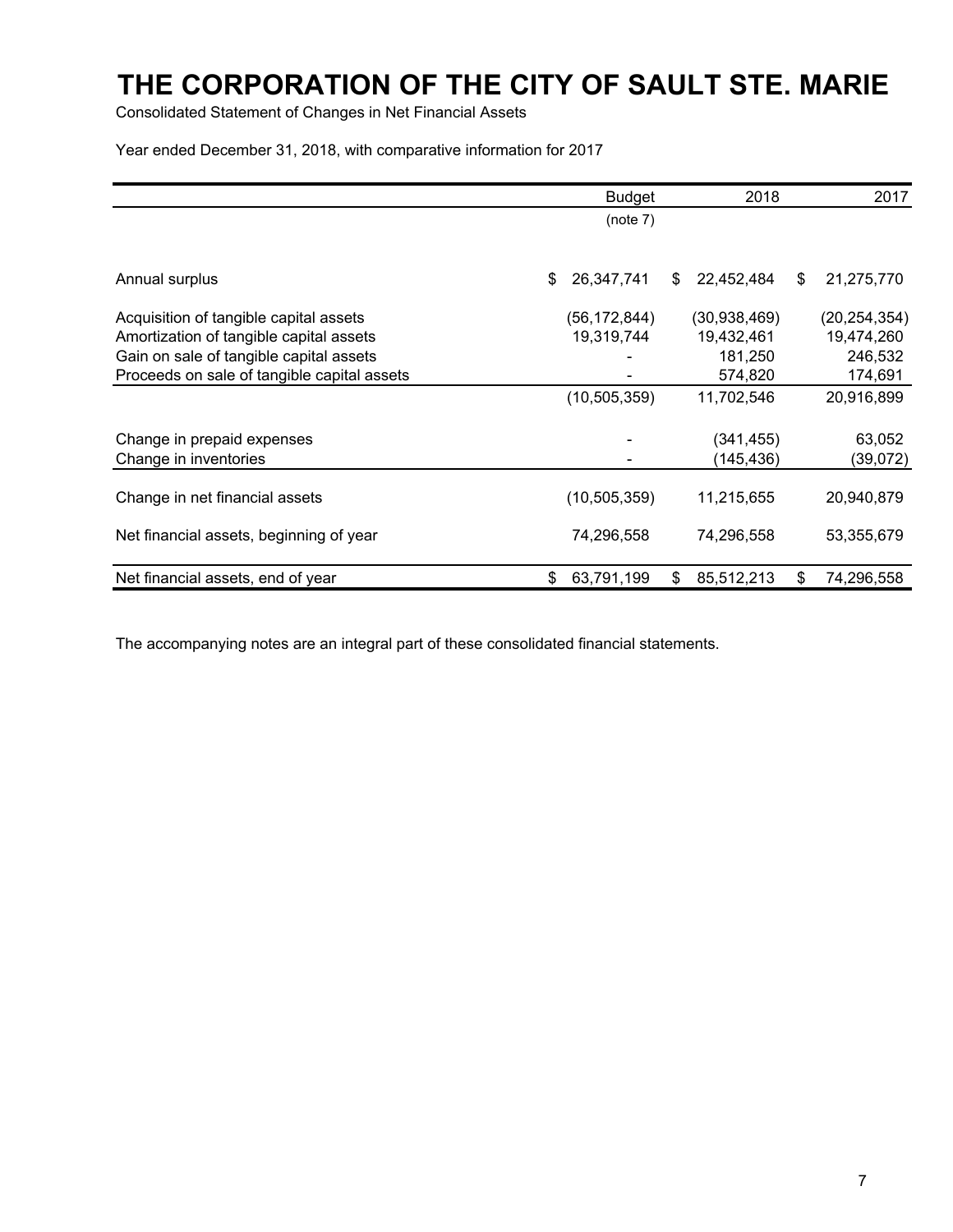Consolidated Statement of Cash Flows

Year ended December 31, 2018, with comparative information for 2017

|                                                       | 2018             | 2017             |
|-------------------------------------------------------|------------------|------------------|
|                                                       |                  |                  |
| Cash provided by (used in):                           |                  |                  |
| Operating activities:                                 |                  |                  |
| Annual surplus                                        | \$<br>22,452,484 | \$<br>21,275,770 |
| Items not involving cash:                             |                  |                  |
| Amortization of tangible capital assets               | 19,432,461       | 19,474,260       |
| Gain on sale of tangible capital assets               | 181,250          | 246,532          |
| Developer contributions                               | (146,070)        | (3,912,138)      |
| Change in future employee benefit obligations         | 2,322,968        | (214, 925)       |
| Change in landfill closure and post-closure liability | 327,249          | 1,597,654        |
| Net income of government                              |                  |                  |
| business enterprise (note 6)                          | (2,846,869)      | (3, 115, 833)    |
|                                                       | 41,723,473       | 35,351,320       |
| Change in non-cash assets and liabilities:            |                  |                  |
| Taxes receivable                                      | 20,820,400       | (6,472,130)      |
| Accounts receivable                                   | (581, 798)       | 433,709          |
| Other current assets                                  | (33, 334)        | 79,180           |
| Prepaid expenses                                      | (341, 455)       | 63,052           |
| Inventories                                           | (145, 436)       | (39,072)         |
| Accounts payable and accrued liabilities              | (2,532,013)      | (5,494,670)      |
| Deferred revenue                                      | (1, 164, 607)    | 1,212,346        |
|                                                       | 57,745,230       | 25, 133, 735     |
|                                                       |                  |                  |
| Capital activities:                                   |                  |                  |
| Proceeds on sale of tangible capital assets           | 574,820          | 174,691          |
| Cash used to acquire tangible capital assets          | (30, 792, 399)   | (16, 342, 216)   |
|                                                       | (30, 217, 579)   | (16, 167, 525)   |
|                                                       |                  |                  |
| Investing activities:                                 |                  |                  |
| Dividends received from PUC Inc.                      | 1,220,160        |                  |
| Financing activities:                                 |                  |                  |
| Repayment of long-term liabilities                    | (2, 172, 130)    | (2, 117, 619)    |
|                                                       |                  |                  |
| Net change in cash                                    | 26,575,681       | 6,848,591        |
| Cash and cash equivalents, beginning of year          | 59,247,123       | 52,398,532       |
|                                                       |                  |                  |
| Cash and cash equivalents, end of year                | \$<br>85,822,804 | \$<br>59,247,123 |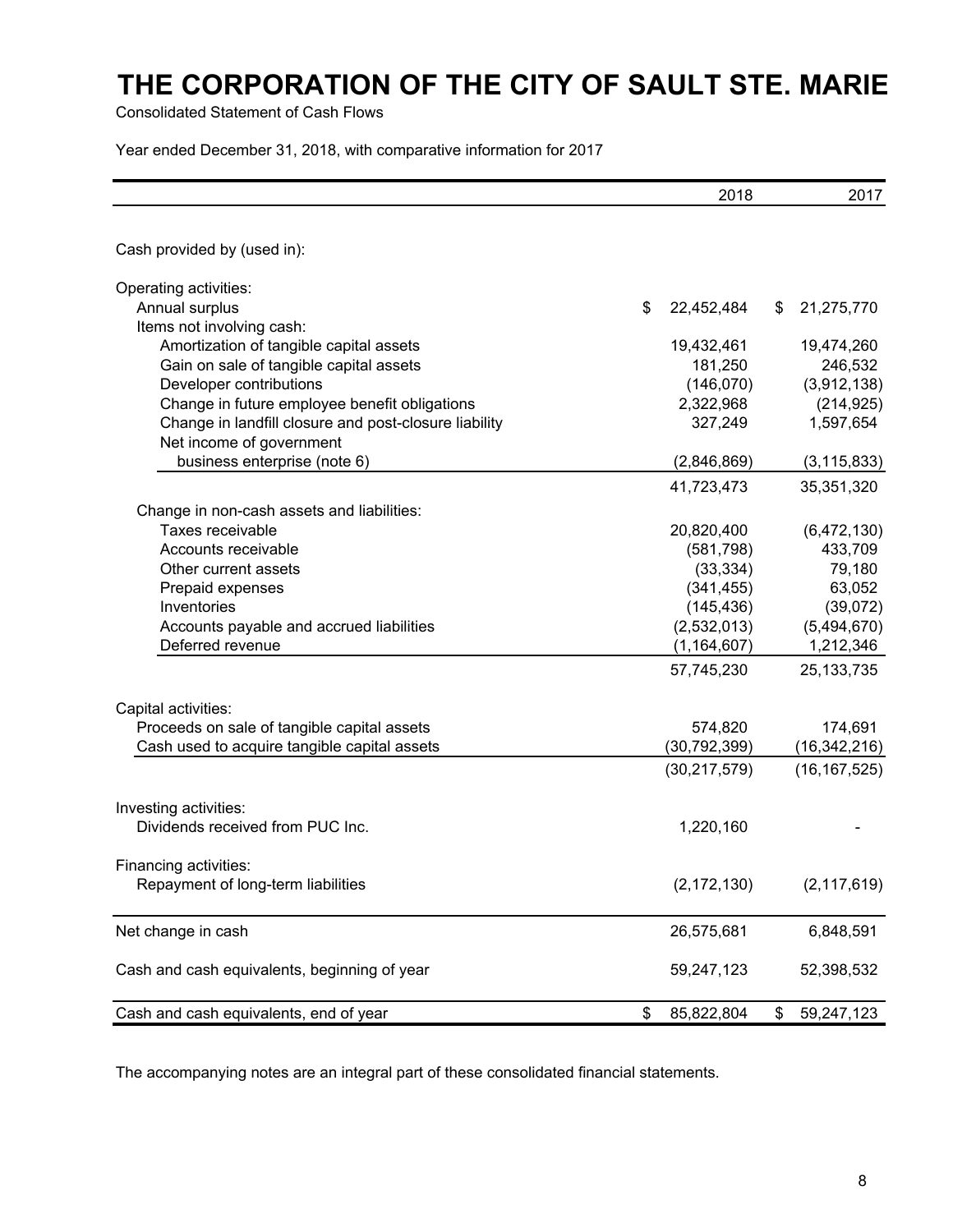Notes to Consolidated Financial Statements

Year ended December 31, 2018

The City of Sault Ste. Marie (the "City") is a municipality that was created on April 16, 1912 pursuant to the Municipal Act. The City provides municipal services such as police, fire, public works, planning, parks and recreation, library and other general government operations.

### **1. Significant accounting policies:**

The consolidated financial statements of the City are prepared by management in accordance with Canadian generally accepted accounting principles for governments as recommended by the Public Sector Accounting Board ("PSAB") of the Chartered Professional Accountants of Canada. Significant accounting policies adopted by the City are as follows:

- (a) Basis of consolidation:
	- (i) Consolidated entities

 The consolidated financial statements reflect the assets, liabilities, revenues and expenses of the reporting entity. The reporting entity is comprised of all organizations, committees and local boards accountable for the administration of their financial affairs and resources to the City and which are owned or controlled by the City except for the City's government business enterprises which are accounted for on the modified equity basis of accounting.

These entities and organizations include:

 Sault Ste. Marie Police Services Board Public Utilities Commission of the City of Sault Ste. Marie Sault Ste. Marie Public Library

 Interdepartmental and inter-organizational transactions and balances between these entities and organizations have been eliminated.

(ii) Investment in Government Business Enterprises

The City's investment in PUC Inc. and PUC Services Inc. is accounted for on a modified equity basis, consistent with Canadian generally accounting principles as recommended by PSAB for investments in government business enterprises. On December 31, 2010 PUC Inc. was restructured creating two separate companies: PUC Inc. and PUC Services Inc. Previous to the restructuring, PUC Services Inc. was owned by PUC Inc. and thus included in the consolidated financial statements of PUC Inc. Under the modified equity basis, PUC Inc.'s and PUC Services Inc.'s accounting policies are not adjusted to conform with those of the municipality and inter-organizational transactions and balances are not eliminated. The City recognizes its equity interest in the annual income or loss of PUC Inc. and PUC Services Inc. in its consolidated statement of operations with a corresponding increase or decrease in its investment asset account. Any dividends that the City may receive from PUC Inc. and PUC Services Inc. will be reflected as reductions in the investment asset account.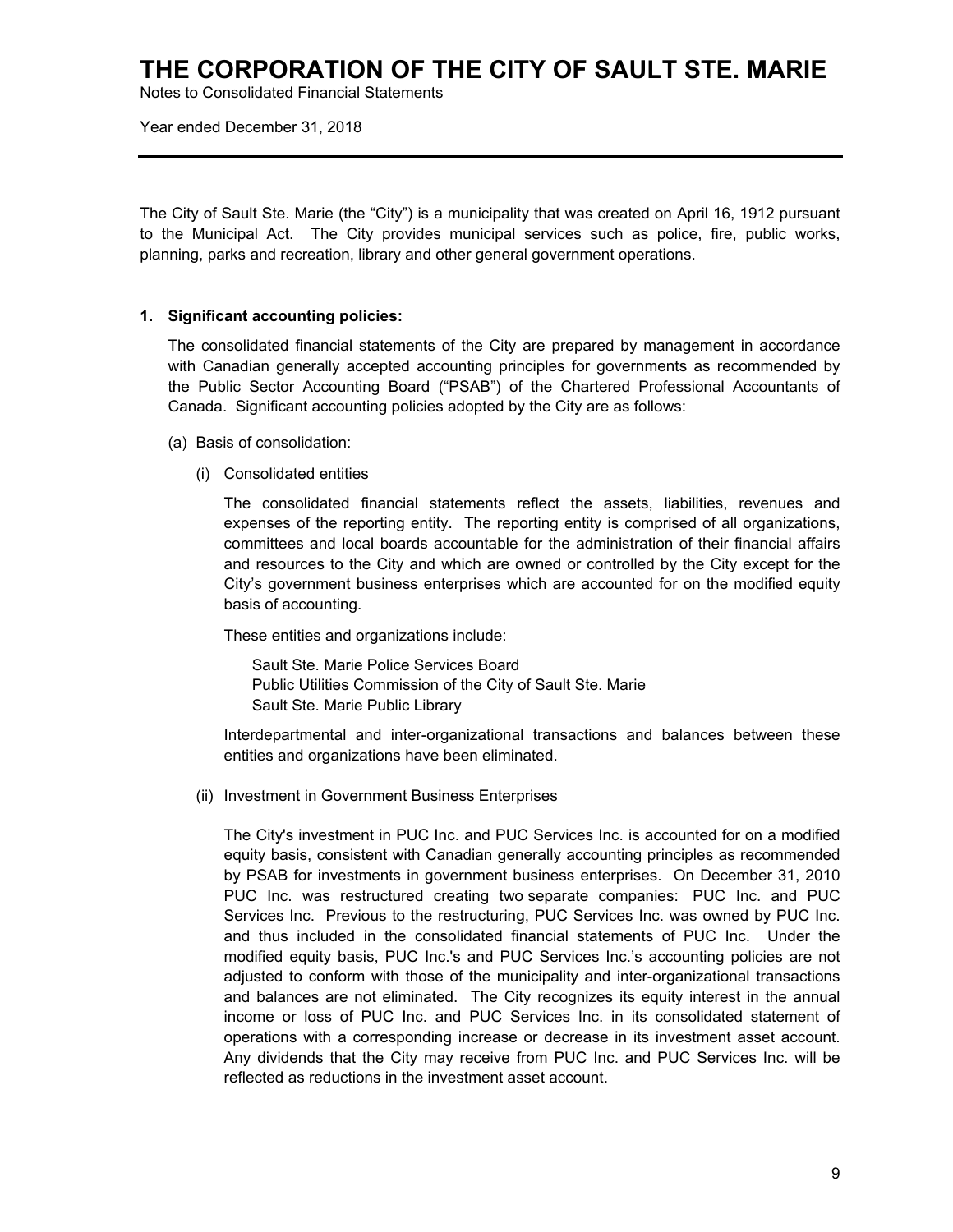Notes to Consolidated Financial Statements

Year ended December 31, 2018

#### **1. Significant accounting policies (continued):**

(iii) Related entities:

 The consolidated financial statements do not reflect the assets, liabilities, sources of financing, expenses and the activities of the following Boards and enterprises which are not under the control of Council.

 Algoma Public Health District of Sault Ste. Marie Social Services Administration Board Board of Management of Queenstown Sault Ste. Marie Public Region Conservation Authority

(iv) Trust funds:

Trust funds and their related operations administered by the City are not included in the consolidated financial statements.

(b) Basis of accounting:

The City follows the accrual method of accounting for revenues and expenses. Revenues are normally recognized in the year in which they are earned and measurable. Expenses are recognized as they are incurred and measurable as a result of receipt of goods or services and/or the creation of a legal obligation to pay.

(c) Revenue recognition:

The City prepared tax billings based on assessment rolls issued by the Municipal Property Assessment Corporation, in accordance with rates established and approved annually by Council and the Province of Ontario. Taxation revenue is recognized in the period in which the taxes are levied.

Government transfers are recognized in the period in which the events giving rise to the transfer occurred, provided that the transfer is authorized and the amount can be reasonably estimated. Government grants are recognized when approved to the extent the related expenditures have been incurred and collection can be reasonably assured.

User fees and other revenues are recognized when the services are performed or goods are delivered, collection of the relevant receivable is probable, persuasive evidence of an arrangement exists and fees are fixed or determinable. Amounts received for future services are deferred until the service is provided.

(d) Temporary investments:

Temporary investments are recorded at the lower of cost and market value.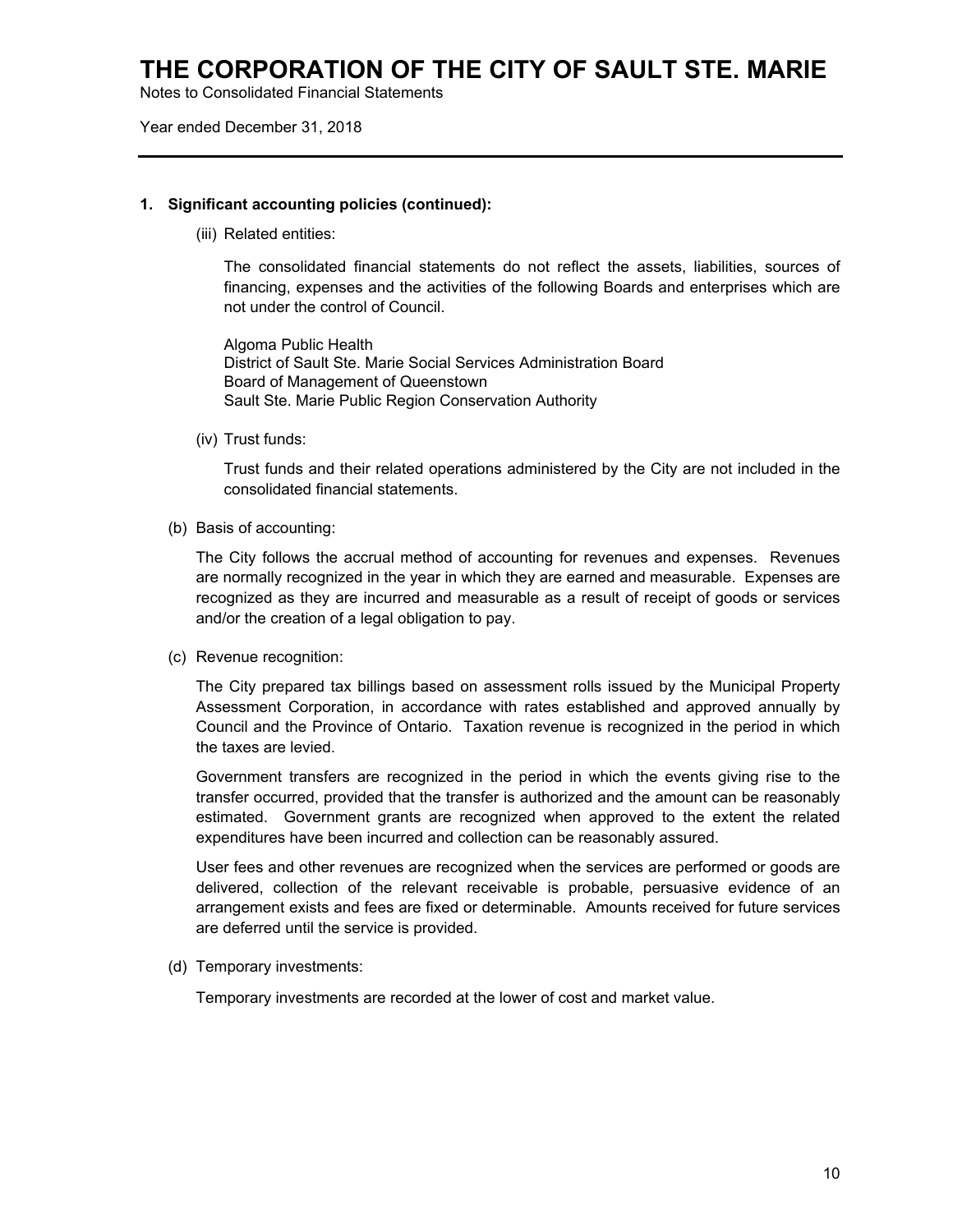Notes to Consolidated Financial Statements

Year ended December 31, 2018

#### **1. Significant accounting policies (continued):**

(e) Inventories:

Inventories held for resale are stated at the lower of cost and net realizable value, while inventories of supplies are stated at lower of cost and replacement value.

(f) Deferred revenue:

Deferred revenues represent licenses, permits and other fees which have been collected, but for which the related services or inspections have yet to be performed. These amounts will be recognized as revenues in the fiscal year the services are performed.

(g) Non-financial assets:

 Non-financial assets are not available to discharge existing liabilities and are held for use in the provision of services. They have useful lives extending beyond the current year and are not intended for sale in the ordinary course of operations.

i. Tangible capital assets:

Tangible capital assets are recorded at cost which includes amounts that are directly attributable to acquisition, construction, development or betterment of the asset. The cost, less (if applicable) residual value of the tangible capital assets excluding land, are amortized on a straight-line basis over their estimated useful lives as follows:

| Asset                               | Useful Life - Years |
|-------------------------------------|---------------------|
|                                     |                     |
| Landfill and land improvements      | $10 - 30$ years     |
| Buildings and building improvements | 10 - 60 years       |
| Vehicles                            | 3 - 15 years        |
| Machinery and equipment             | 5 - 25 years        |
| Infrastructure                      | 15 - 100 years      |

Half year amortization is charged in the year of acquisition and in the year of disposal. Assets under construction are not amortized until the asset is available for productive use.

ii. Contributions for tangible capital assets

Tangible capital assets received as contributions are recorded at their fair value at the date of receipt and also recorded as revenue.

iii. Leased tangible capital assets

Leases which transfer substantially all of the benefits and risks incidental to ownership of property are accounted for as leased tangible capital assets. All other leases are accounted for as operating leases and the related payments are charged to expenses as incurred.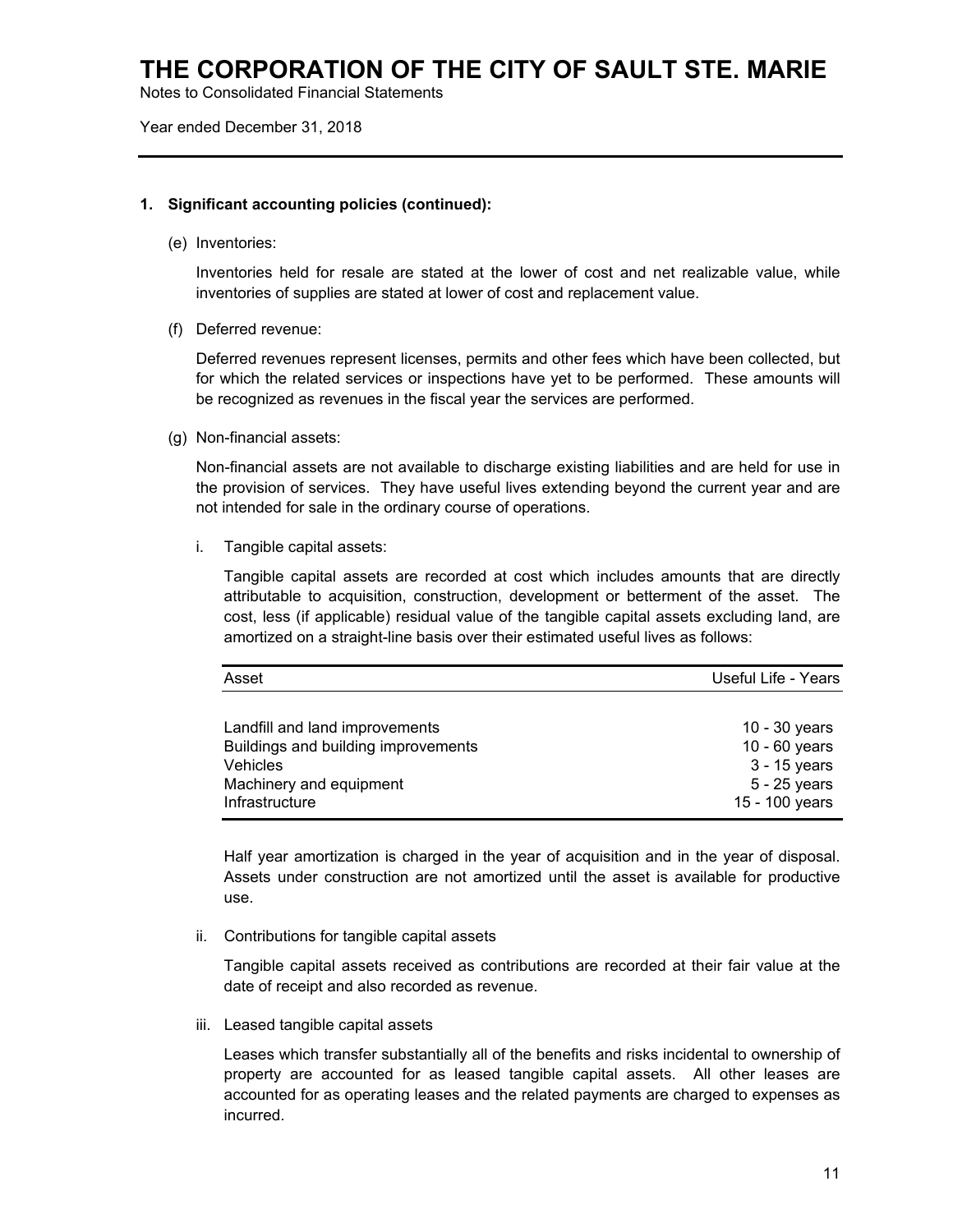Notes to Consolidated Financial Statements

Year ended December 31, 2018

### **1. Significant accounting policies (continued):**

(h) Use of estimates:

The preparation of consolidated financial statements in conformity with Canadian public sector accounting standards requires management to make estimates and assumptions that affect the reported amounts of assets and liabilities and disclosure of contingent assets and liabilities at the date of the financial statements, and the reported amounts of revenues and expenses during the reporting period. Significant estimates include assumptions used in estimating provisions for accrued liabilities, landfill liability and in performing actuarial valuations of employee future benefits.

In addition, the City's implementation of the Public Sector Accounting Handbook PS3150 has required management to make estimates of historical cost and useful lives of tangible capital assets.

Actual results could differ from these estimates.

- (i) Employee future benefits:
	- i. The City provides certain benefits which will require funding in future periods. These benefits include sick leave, benefits under the Workplace Safety and Insurance Board ("WSIB") Act, and life insurance, extended health and dental benefits for early retirees.

 The costs of sick leave, benefits under the Workplace Safety and Insurance Board Act and life insurance, extended health and dental benefits are actuarially determined using management's best estimate of salary escalation, accumulated sick days at retirement, insurance and health care cost trends, long-term inflation rates and discount rates.

 For self-insured retirement and other employee future benefits that vest or accumulated over the periods of service provided by employees, such as retirement gratuities, compensated absences and health, dental and life insurance benefits for retirees, the cost is actuarially determined using the projected benefits method prorated on service. Under this method, the benefit costs are recognized over the expected average service life of the employee group. Any actuarial gains and losses related to the past service of employees are amortized over the expected average remaining service life of the employee group.

 For those self-insured benefit obligations that arise from specific events that occur from time to time, such as obligations for workers' compensation and life insurance and health care benefits for those on disability leave, the cost is recognized immediately in the period the events occur. Any actuarial gains and losses that are related to these benefits are recognized immediately in the period they arise.

- ii. The costs of multi-employer defined contribution pension plan benefits, such as the Ontario Municipal Employees Retirement System ("OMERS") pensions, are the employer's contributions due to the plan in the period.
- (j) Landfill liability:

The liability for closure of operational sites and post-closure care has been recognized based on estimated future expenses, estimated inflation and the usage of the site's capacity during the year.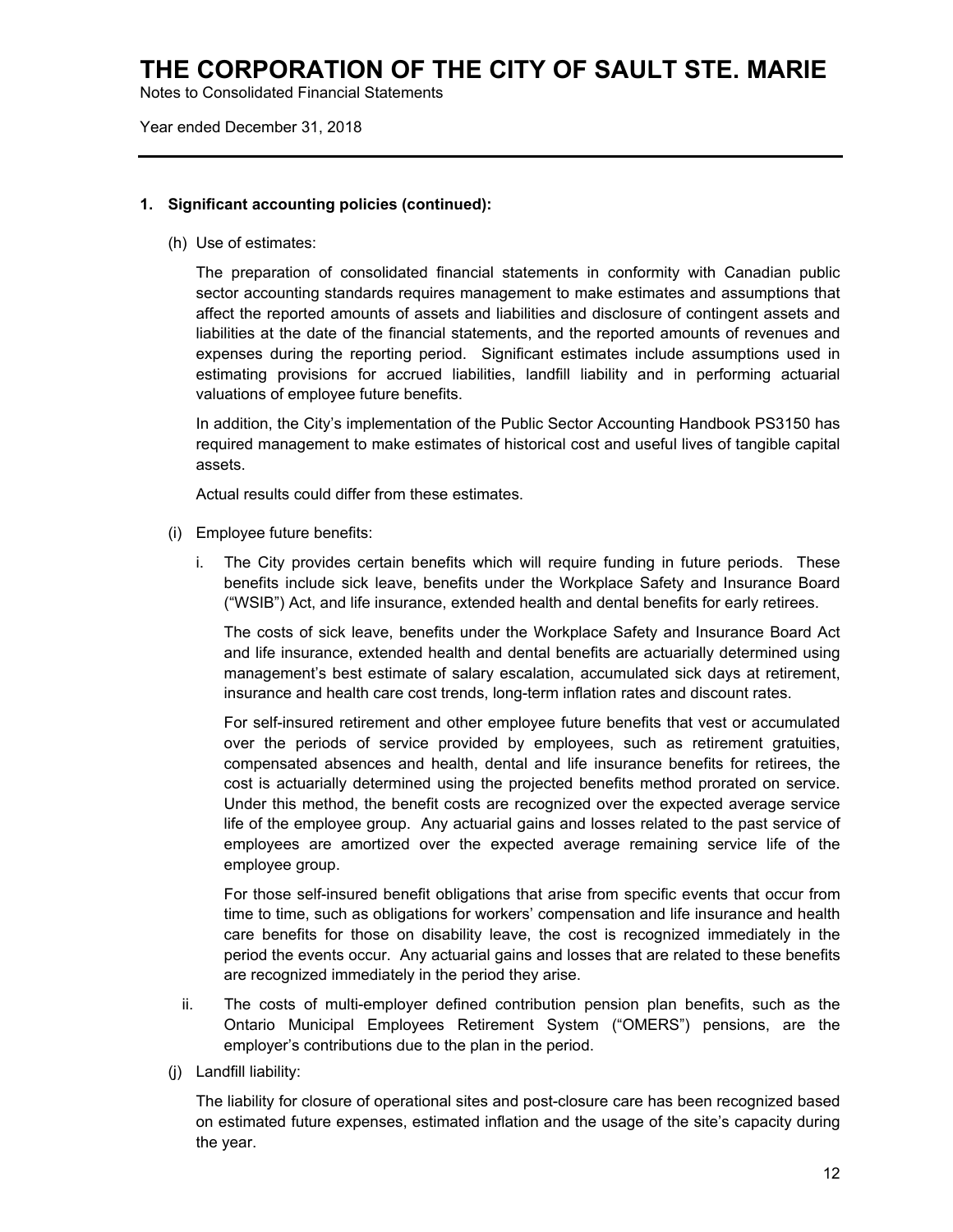Notes to Consolidated Financial Statements

Year ended December 31, 2018

### **2. Tax revenues:**

Property tax billings are prepared by the City based on an assessment roll prepared by the Municipal Property Assessment Corporation ("MPAC"), an agency of the Ontario government. All assessed property values in the City were reviewed and new values established based on a common valuation date which was used by the City in computing the property tax bills for 2018. However, the property tax revenue and tax receivables of the City are subject to measurement uncertainty as a number of significant appeals submitted by ratepayers have yet to be heard.

The City has established an allowance for tax appeals and other items in the amount of \$1,820,000 (2017 - \$8,583,032). Any supplementary billing adjustments made necessary by the determination of such changes will be recognized in the fiscal year they are determined.

#### **3. Deferred revenue:**

The balances in the deferred revenue of the City consist of:

|                                  | 2018          | 2017         |
|----------------------------------|---------------|--------------|
| Development charges act          | \$<br>19,072  | \$<br>12,922 |
| <b>Provincial Gas Tax</b>        | 38,722        | 37,228       |
| <b>Federal Gas Tax</b>           | 391,957       | 1,333,138    |
| Parkland                         | 315,704       | 464,470      |
| <b>Building permits Bill 124</b> | 109,421       | 191,725      |
|                                  | \$<br>874,876 | \$2,039,483  |

Continuity of deferred revenue is as follows:

|                             | 2018          | 2017            |
|-----------------------------|---------------|-----------------|
| Balance, beginning of year: |               |                 |
| Development charges act     | \$<br>12,922  | \$<br>5,800     |
| <b>Provincial Gas Tax</b>   | 37,228        | 35,869          |
| <b>Federal Gas Tax</b>      | 1,333,138     |                 |
| Parkland                    | 464,470       | 508,375         |
| Building permits Bill 124   | 191,725       | 277,093         |
|                             | 2,039,483     | 827,137         |
| Other revenue               | 83,817        | 84,813          |
| Interest earned             | 125,111       | 74,784          |
| Total revenue               | 208,928       | 159,597         |
| Contributions deferred      |               | 1,333,352       |
| Contributions used          | (1,373,534)   | (280, 603)      |
| Balance, end of year        | \$<br>874.876 | 2,039,483<br>\$ |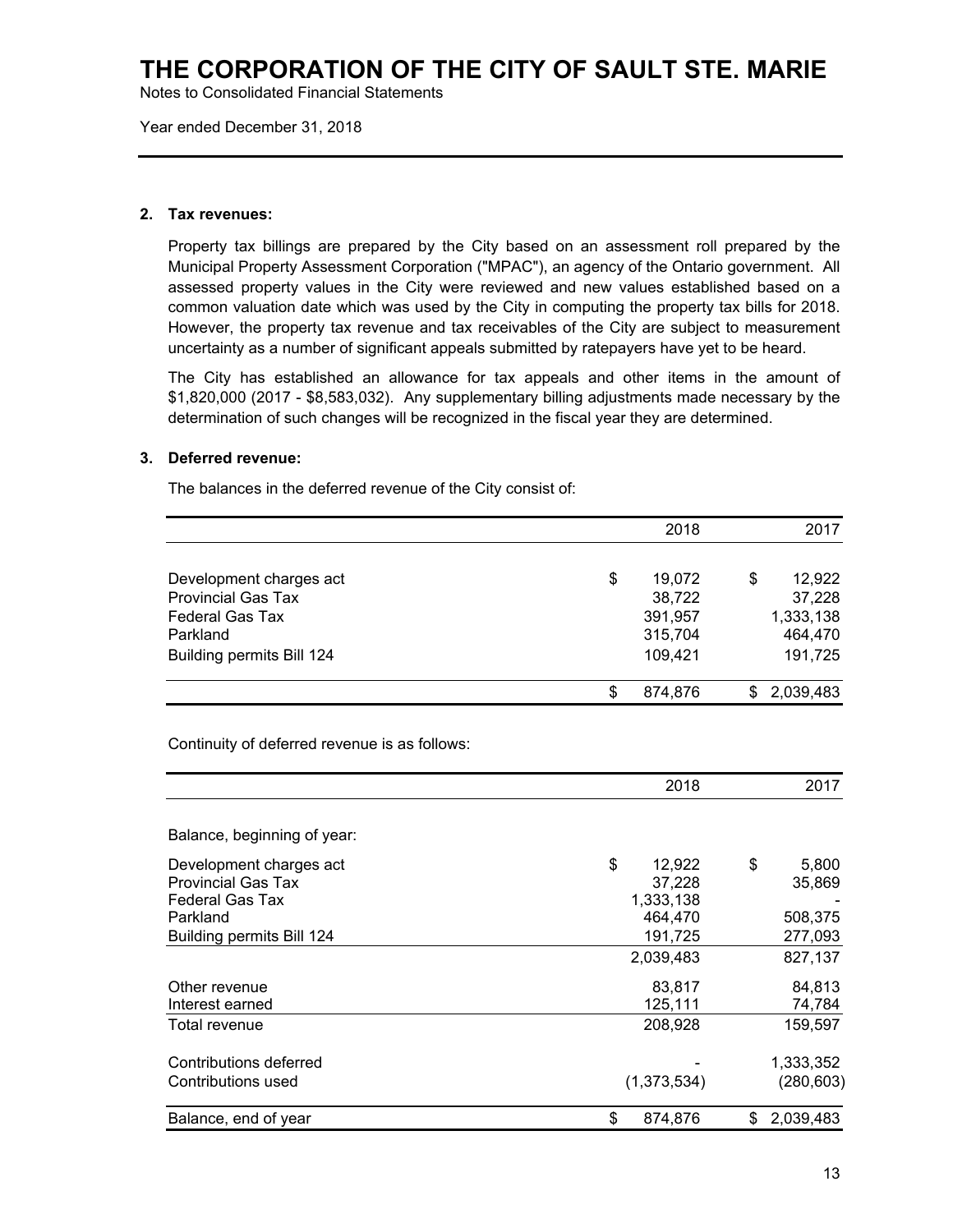Notes to Consolidated Financial Statements

Year ended December 31, 2018

#### **4. Net long-term liabilities:**

|                                                                                           | 2018         | 2017      |
|-------------------------------------------------------------------------------------------|--------------|-----------|
| Net long-term liabilities incurred by:<br>The Corporation of the City of Sault Ste. Marie | \$ 4.870.508 | 6.307.250 |

Principal repayments recoverable over the next four years are as follows:

| 2019 |  | \$. | 1,522,124 |
|------|--|-----|-----------|
| 2020 |  |     | 1,612,297 |
| 2021 |  |     | 636,337   |
| 2022 |  |     | 23,527    |
|      |  |     |           |

The annual principal and interest payments required to service the long-term obligations of the City are within the annual debt repayment limit prescribed by the Ministry of Municipal Affairs and Housing.

The long-term obligations issued in the name of the City have received approval of the Ontario Municipal board for those approved on or before December 31, 1992. Those approved after January 1, 1993 have been approved by by-law.

The above long-term debt has various maturity dates and interest rates ranging from due on demand to 2024 and 0% to 7.74% respectively. Interest paid in the year and included in current expenses is \$287,472 (2017 - \$367,400).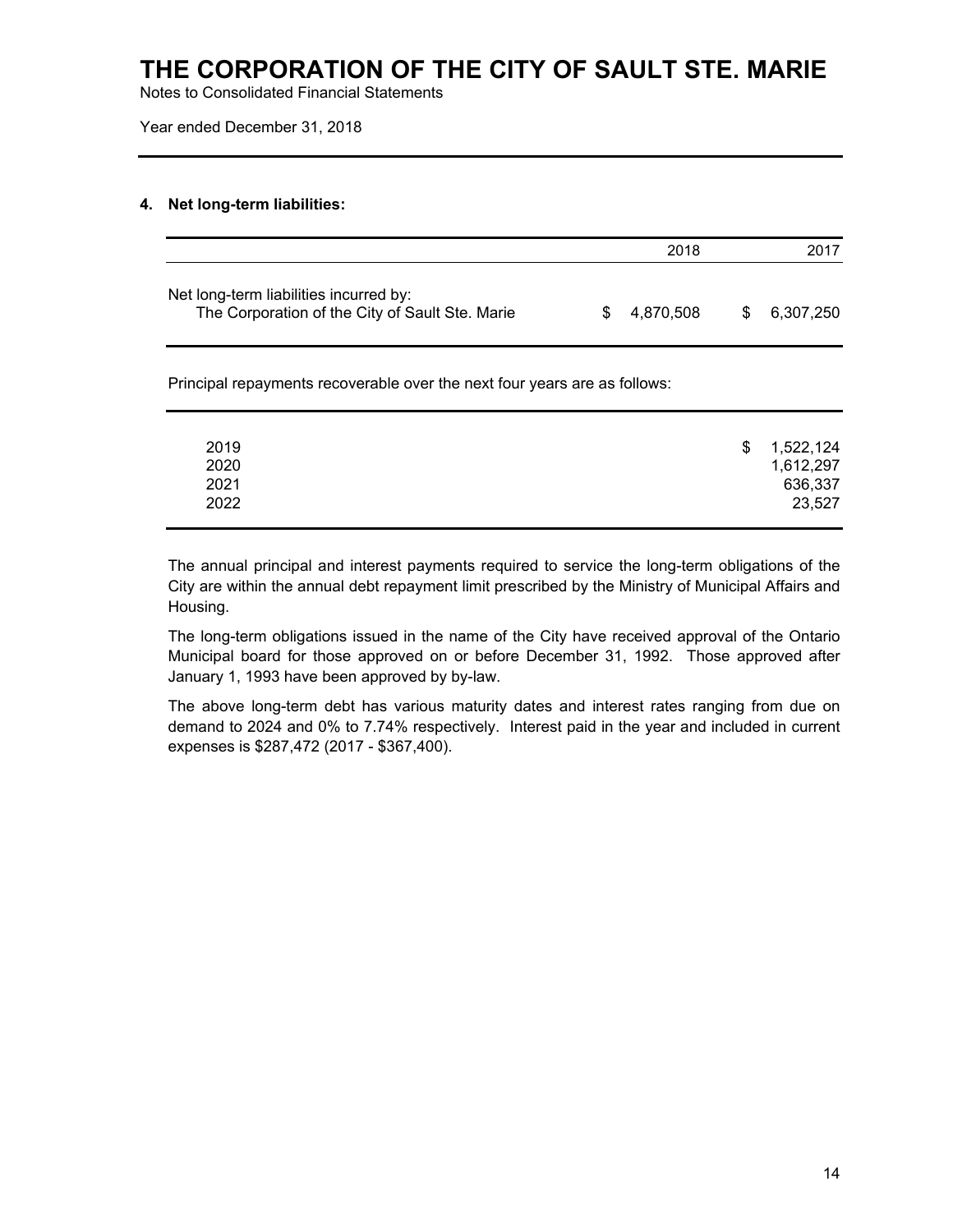Notes to Consolidated Financial Statements

Year ended December 31, 2018

### **5. Net long-term liabilities:**

|                                                                                                       | 2018      | 2017      |
|-------------------------------------------------------------------------------------------------------|-----------|-----------|
| Net long-term liabilities incurred by:<br>Public Utilities Commission of the City of Sault Ste. Marie | 5.917.394 | 6,652,782 |

Principal repayments recoverable over the next five years are as follows:

| 2019 | \$<br>758,587 |
|------|---------------|
| 2020 | 782,518       |
| 2021 | 807,205       |
| 2022 | 832,670       |
| 2023 | 858,938       |
|      |               |

The loan is repayable \$77,660 monthly including interest at 3.11% and matures on January 12, 2026.

The Corporation of the City of Sault Ste. Marie (the "Guarantor") guarantees payment to the Bank of all present and future debts and liabilities, including interest due at any time by the Commission to the Bank. The Guarantor shall be limited to the sum of \$8,000,000 together with interest from the date of demand for repayment.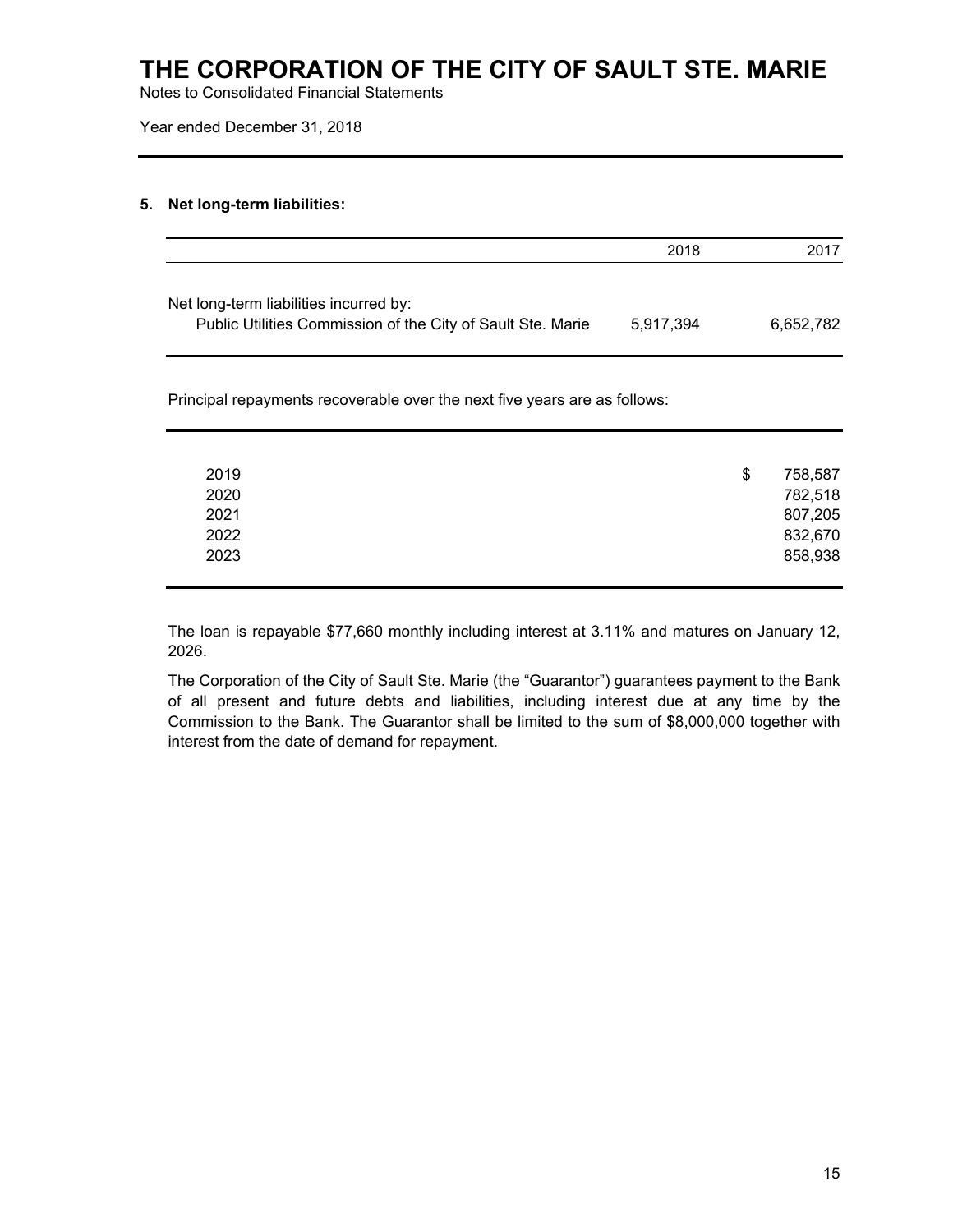Notes to Consolidated Financial Statements

Year ended December 31, 2018

#### **6. Investment in government business enterprises:**

PUC Inc. is incorporated under the laws of the Province of Ontario and provides municipal electrical distribution and other services to the residents of Sault Ste. Marie. The City owns 100% of the outstanding shares of PUC Inc. PUC Services Inc. is incorporated under the laws of the Province of Ontario and provides management, operations and maintenance services related to water, wastewater and electrical services to its related entities and other organizations. The City owns 100% of the outstanding shares of PUC Services Inc.

The following schedule reflects the combined financial information of PUC Inc. and PUC Services Inc. as at December 31:

|                                                                                                                                  |     | 2018                                                             |    | 2017                                                             |
|----------------------------------------------------------------------------------------------------------------------------------|-----|------------------------------------------------------------------|----|------------------------------------------------------------------|
| <b>Financial Position:</b>                                                                                                       |     |                                                                  |    |                                                                  |
| Current assets<br>Notes receivable<br>Future income tax assets<br>Capital assets<br>Regulatory assets                            | \$  | 37,413,970<br>8,315,331<br>780,000<br>112,424,721<br>50,380      | \$ | 43,979,054<br>8,315,331<br>965,000<br>109,768,325<br>120,529     |
| Total assets                                                                                                                     | \$. | 159,439,402                                                      | S  | 163,148,239                                                      |
| <b>Current liabilities</b><br>Employee future benefit obligations<br>Notes payable<br>Deferred revenue<br>Regulatory liabilities | \$  | 20,986,017<br>1,796,238<br>77,101,493<br>10,887,407<br>6,739,588 | \$ | 23,018,917<br>2,240,410<br>78,447,993<br>10,732,985<br>8,155,983 |
| <b>Total liabilities</b>                                                                                                         |     | 117,510,743                                                      |    | 122,596,288                                                      |
| Shareholder's equity                                                                                                             |     | 41,928,659                                                       |    | 40,551,951                                                       |
| Total liabilities and equity                                                                                                     | S   | 159,439,402                                                      | S  | 163, 148, 239                                                    |

The note payable to the City of \$6,720,000 is unsecured, bears interest at 6.1% per annum, and is payable one year after demand. The note payable to the City of \$25,000,000 is unsecured, bears interest at rates negotiated periodically, currently 6.1%, and is payable one year after demand.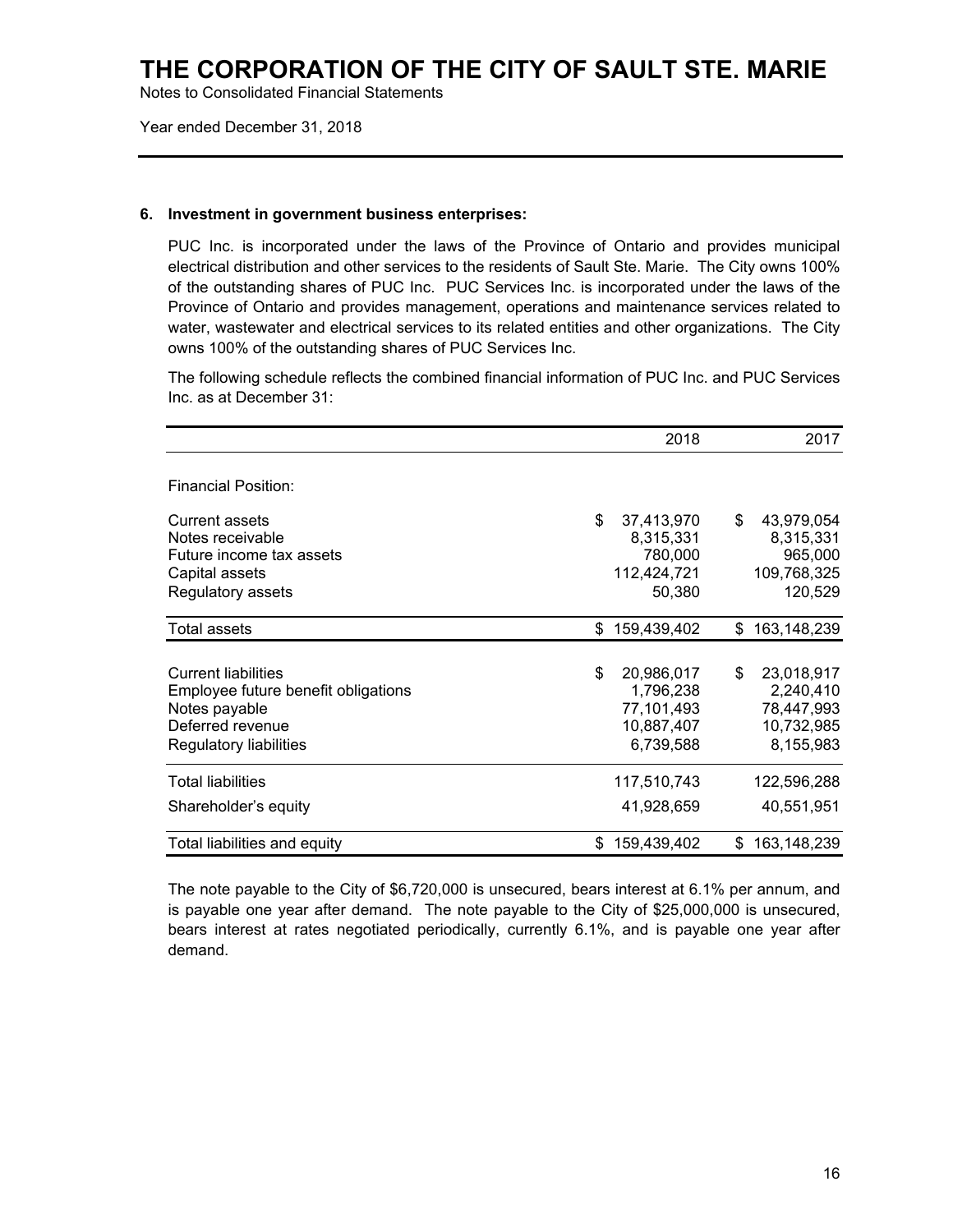Notes to Consolidated Financial Statements

Year ended December 31, 2018

|                                                                              | 2018              | 2017              |
|------------------------------------------------------------------------------|-------------------|-------------------|
| Results of operations:                                                       |                   |                   |
| Revenues                                                                     | \$<br>106,618,157 | \$<br>113,147,898 |
| <b>Expenses</b>                                                              | (104,105,613)     | (109, 895, 043)   |
| Provision for payment in lieu of taxes                                       | (74, 907)         | (43, 182)         |
| Other comprehensive income (loss)                                            | 409,232           | (93, 840)         |
| Net income for the year                                                      | \$<br>2,846,869   | \$<br>3,115,833   |
| The City's investment in government business<br>enterprises is comprised of: |                   |                   |
| Common shares                                                                | \$<br>15,668,248  | \$<br>15,668,248  |
| Special shares                                                               | 15,513,300        | 15,513,300        |
| Accumulated other comprehensive income (loss)                                | 653,228           | (6,005)           |
| Retained earnings                                                            | 10,343,884        | 9,376,408         |
| Equity, end of year                                                          | 42,178,660        | 40,551,951        |
| Notes receivable                                                             | 31,720,000        | 31,720,000        |
| Investment in government business enterprises                                | \$<br>73,898,660  | \$<br>72,271,951  |

### **6. Investment in government business enterprises (continued):**

### **7. Budget figures:**

The Budget By-law adopted by Council for the 2018 year was not prepared on a basis consistent with that used to report actual results (Public Sector Accounting Standards). The budget was prepared on a modified accrual basis while Public Sector Accounting Standards now require a full accrual basis. The budget figures anticipated use of reserves to reduce current year expenses in excess of current year revenues to \$Nil. In addition, the budget expensed all tangible capital expenditures rather than including amortization expense. As a result, the budget figures presented in the consolidated statements of operations and accumulated surplus and change in net financial assets represent the financial plan adopted by Council with adjustments as follows:

|                                                                         | 2018           |    | 2017                   |
|-------------------------------------------------------------------------|----------------|----|------------------------|
| Adopted budget by-law for the year                                      | \$             | \$ |                        |
| Adjustments to adopted budget:<br>Debt principal repayments             | 3,691,789      |    | 3,597,987              |
| Investment in tangible capital assets                                   | 56,172,844     |    | 46,452,897             |
| Amortization of tangible capital assets                                 | (19, 319, 744) |    | (19, 421, 617)         |
| Proceeds from long-term debt<br>Net transfer to/from reserves and other | (14,197,148)   |    | (5,000,000)<br>274,409 |
| Budget surplus per consolidated statement of operations and             |                |    |                        |
| accumulated surplus                                                     | 26,347,741     | S  | 25,903,676             |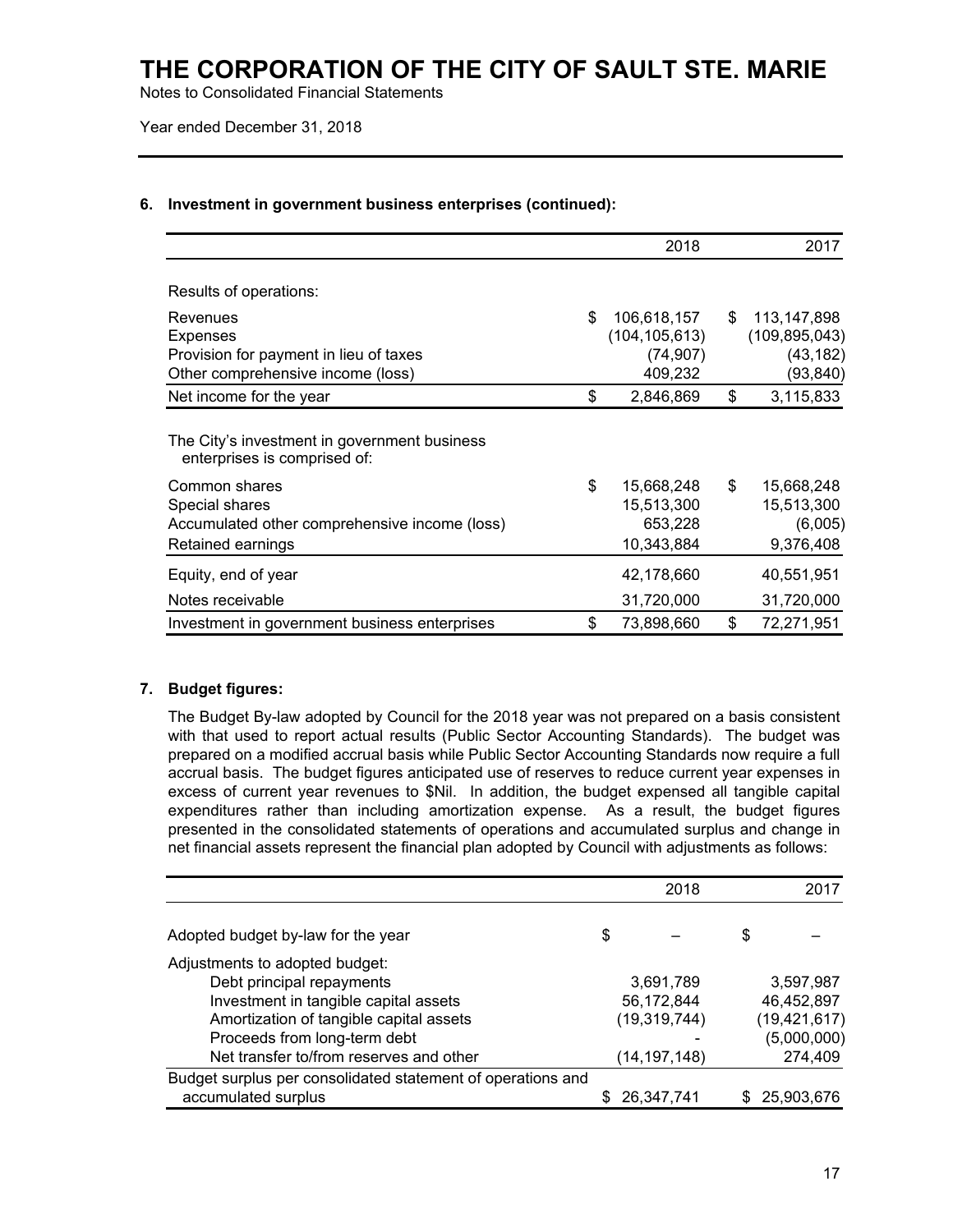Notes to Consolidated Financial Statements

Year ended December 31, 2018

#### **8. Pension agreements:**

The City makes contributions to the Ontario Municipal Employees Retirement Fund ("OMERS"), which is a multi-employer plan, on behalf of all permanent, full-time members of its staff. This plan is a defined benefit plan which specifies the amount of the retirement to be received by the employees based on the length of service and rates of pay.

The amount contributed to OMERS for 2018 was \$6,388,210 (2017 - \$6,400,394) is included as an expense on the consolidated statement of operations and accumulated surplus.

#### **9. Operations of school boards:**

During 2018, the City collected and transferred property taxes totaling \$20,045,813 (2017 - \$20,031,699) on behalf of area school boards.

### **10. Trust funds:**

The trust funds administered by the City amounting to \$8,205,182 (2017 - \$7,934,414) are presented in a separate financial statement of trust fund balances and operations. As such balances are held in trust by the City for the benefit of others; they are not presented as part of the City's financial position or financial activities. At December 31, 2018, the trust fund balances are comprised of:

|                                     | 2018            |   | 2017      |
|-------------------------------------|-----------------|---|-----------|
|                                     |                 |   |           |
| Cemetery Care and Maintenance funds | 5,703,229<br>S. | S | 5,530,632 |
| Pre-need assurance                  | 2,295,658       |   | 2,222,474 |
| Transit employees' pension          | 77,954          |   | 76,426    |
| <b>Historic Sites</b>               | 82,261          |   | 55,376    |
| Heritage Sault Ste. Marie           | 28,901          |   | 28,094    |
| Ontario Home Renewal Program        | 3,565           |   | 8,031     |
| <b>Cultural Endowment</b>           | 13,614          |   | 13,381    |
|                                     | 8,205,182       |   | 7,934,414 |

#### **11. Contingent liabilities:**

The City has been named in litigation matters, the outcome of which is not determinable and accordingly, no provision has been made for them in these consolidated financial statements. Should any loss result from these claims, such loss would be charged to operations in the year of resolution.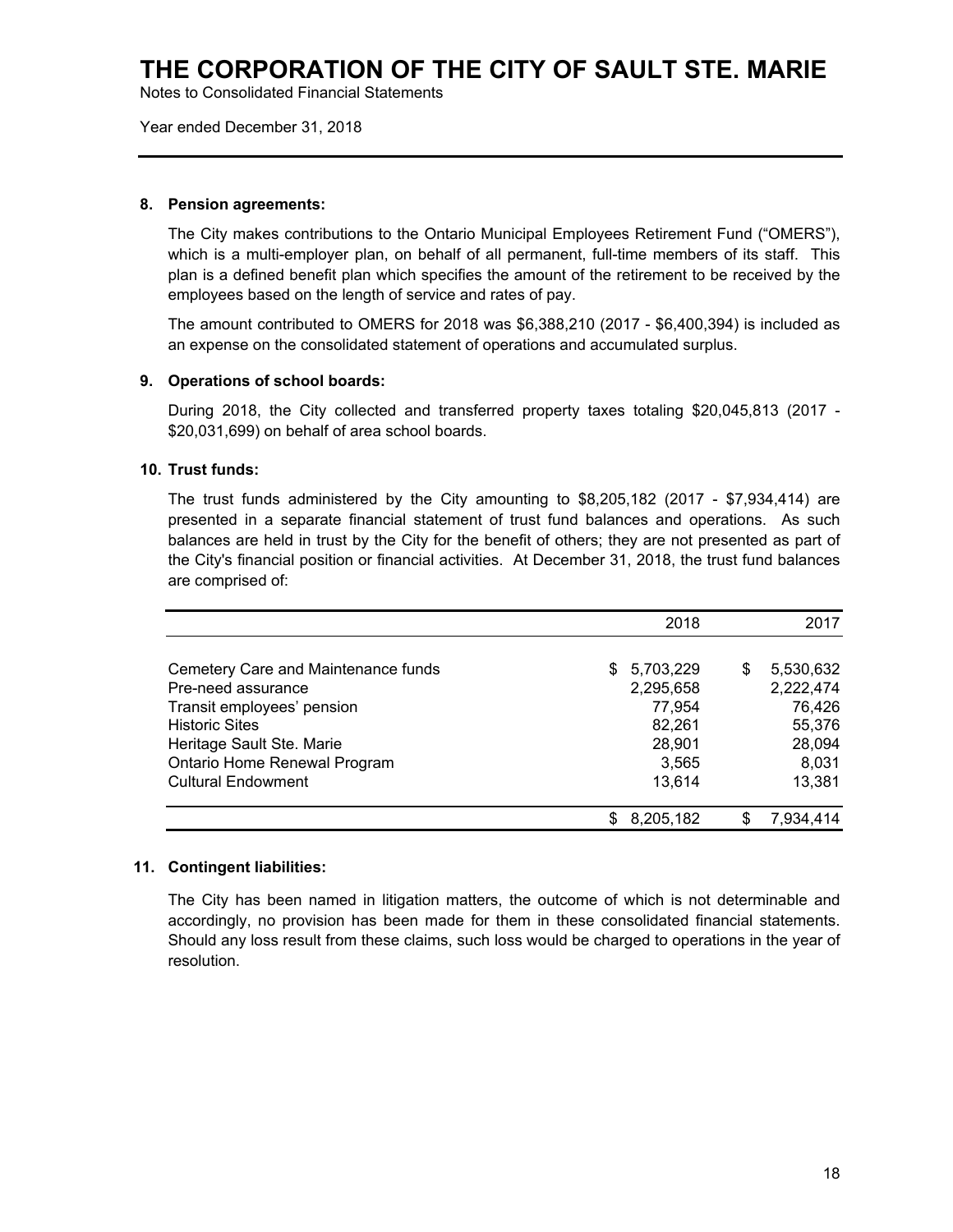Notes to Consolidated Financial Statements

Year ended December 31, 2018

#### **12. Employee future benefit obligations:**

Employee future benefits are liabilities of the City to its employees and early retirees for the following benefits earned but not taken as at December 31 are as follows:

|                                                                                      | 2018                                        | 2017                                    |
|--------------------------------------------------------------------------------------|---------------------------------------------|-----------------------------------------|
| Future payments required to W.S.I.B.<br>Post-employment and post-retirement benefits | 13,402,821<br>S.<br>16,026,042<br>7,487,585 | \$12,212,609<br>15,375,038<br>7,272,443 |
| Vacation pay<br>Non-vesting sick leave benefits                                      | 2,153,846                                   | 1,887,236                               |
| Employee future benefit obligations                                                  | 39,070,294<br>S                             | \$36,747,326                            |

#### *Post employment and post retirement benefits*

The City provides non-pension benefits to employees and retirees until they reach 65 years of age. The values that follow have been estimated based upon employee data available during the actuarial review which was completed as at December 31, 2018.

The benefit liability continuity is as follows:

|                                                             | 2018                                       |     | 2017                                  |
|-------------------------------------------------------------|--------------------------------------------|-----|---------------------------------------|
| Accrued benefit liability, January 1<br>Expense<br>Payments | \$<br>15,375,038<br>1,513,974<br>(862,970) | \$. | 14,802,487<br>1,451,040<br>(878, 489) |
| Accrued benefit liability, December 31                      | 16,026,042                                 |     | \$15,375,038                          |

*Significant assumptions* 

| Discount rate        | 3.75%            |
|----------------------|------------------|
| Health cost increase | $5.0\% - 6.25\%$ |

*Non-vesting sick leave benefits* 

Sick leave benefits accrue to City employees at a rate of one and a half days per month. Unused sick days are banked and may be used in the future if sick leave is beyond yearly allocation. No cash payments are made for unused sick time upon termination or retirement.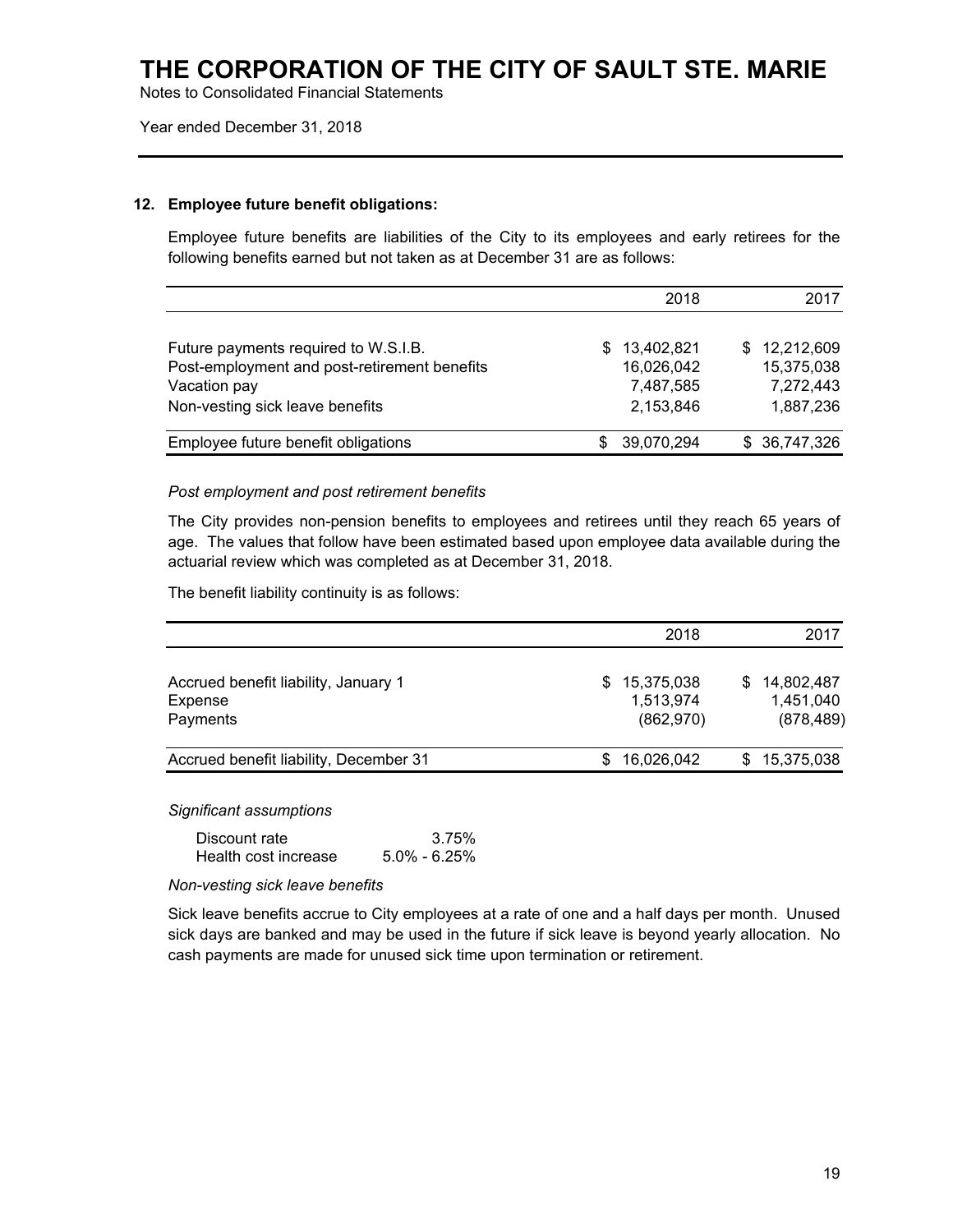Notes to Consolidated Financial Statements

Year ended December 31, 2018

### **12. Employee future benefit obligations (continued):**

#### *Accrued vacation pay*

Accrued vacation pay represents the liability for vacation entitlements earned by employees but not taken as at December 31, 2018.

#### *Future payments for Worker's Safety and Insurance Board (WSIB)*

Under the provisions of the Workplace Safety and Insurance Board Act, the City has elected to be treated as a Schedule 2 employer and remits payments to the WSIB as required, to fund current disability payments. An actuarial estimate of future liabilities has been completed and forms the basis for the estimated liability.

#### **13. Landfill closure and post-closure liability:**

The Environmental Protection Act sets out the regulatory requirements to properly close and maintain all active and inactive landfill sites. Under environmental law, there is a requirement for closure and post-closure care of solid waste landfill sites. This requirement is to be provided for over the estimated life of the landfill site based on usage.

Landfill closure and post-closure care requirements have been defined in accordance with industry standards and include final covering and landscaping of the landfill, pumping of ground water and leachates from the site, and ongoing environmental monitoring, site inspection and maintenance. The reported liability is based on estimates and assumptions with respect to events extending over a sixty year period using the best information available to management. Future events may result in significant changes to the estimated total expenditures capacity used or total capacity and the estimated liability, and would be recognized prospectively, as a change in estimate, when applicable.

The City operates one primary landfill site, the 5th Line Landfill. The site has capacity of approximately 3,000,000 metric tons with approximately 438,000 metric tons of remaining capacity. At current average fill rates, the site has a remaining operating life of approximately 7.3 years.

It is estimated that the total net present value of the cost to close and maintain the 5th Line Landfill site is approximately \$28,162,149 (2017 - \$26,897,081). At December 31, 2018, an amount of \$24,050,475 (2017 - \$23,723,226) with respect to landfill closure and post-closure liability has been accrued and will be funded from future taxation revenues. The City has established a reserve to contribute to the cost of closing and maintaining the landfill site of \$12,183,147 (2017 - \$12,170,315).

The City is undertaking a full Environmental Assessment of the landfill site to determine future options which may extend the operating life of the landfill.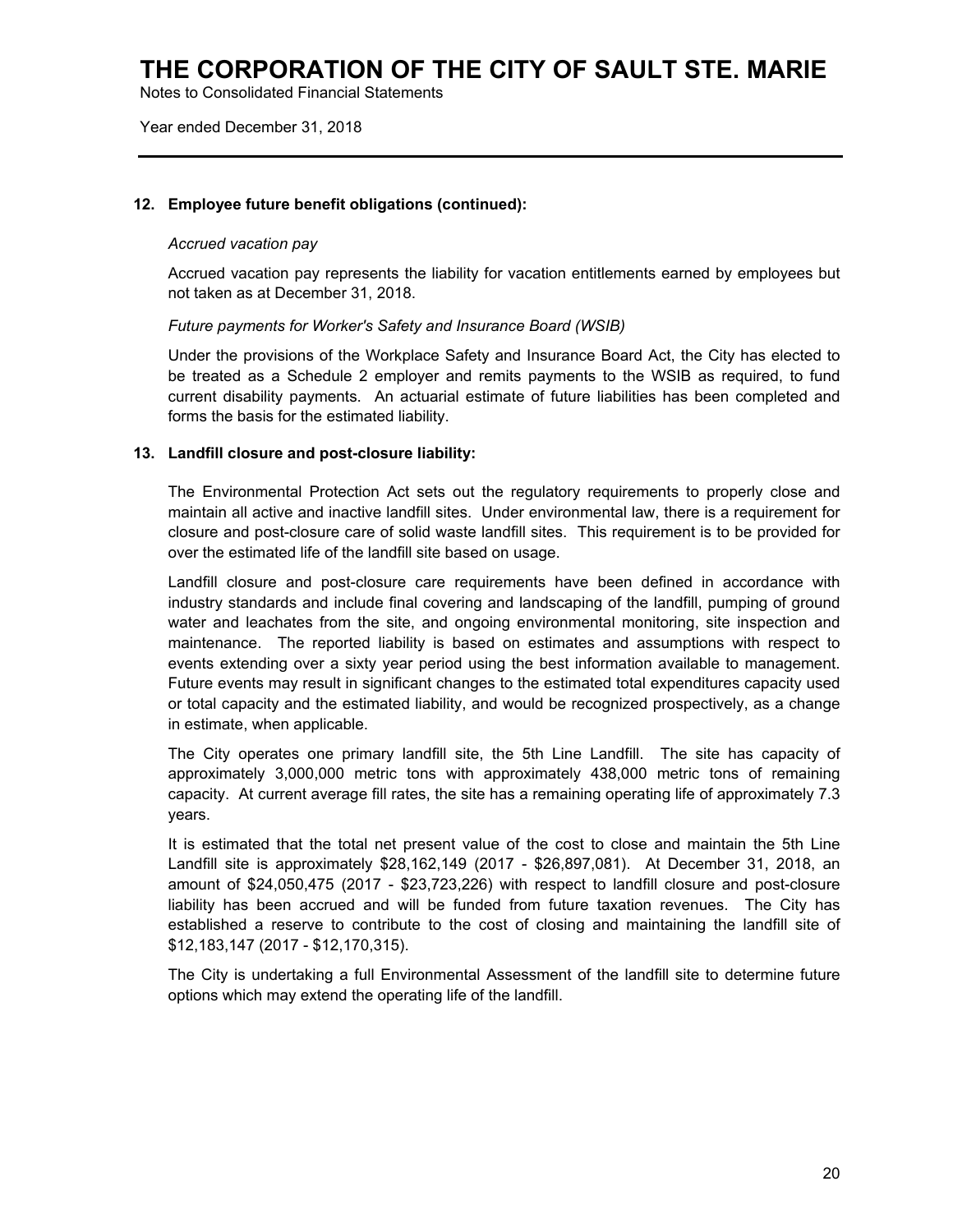Notes to Consolidated Financial Statements

Year ended December 31, 2018

### **14. Tangible capital assets**

|                                                          |    |                                     |                       |                          |                                          |                                       |                                          |                                         |    | 2018                                     |
|----------------------------------------------------------|----|-------------------------------------|-----------------------|--------------------------|------------------------------------------|---------------------------------------|------------------------------------------|-----------------------------------------|----|------------------------------------------|
|                                                          |    |                                     | Landfill and          | <b>Buildings and</b>     |                                          |                                       |                                          |                                         |    |                                          |
|                                                          |    |                                     | Land                  | <b>Building</b>          |                                          | Machinery and                         |                                          | Assets under                            |    |                                          |
|                                                          |    | Land                                | Improvements          | Improvements             | Infrastructure                           | Equipment                             | Vehicles                                 | Construction                            |    | Total                                    |
| Cost                                                     |    |                                     |                       |                          |                                          |                                       |                                          |                                         |    |                                          |
| Balance, beginning of the year<br>Additions<br>Disposals | \$ | 25,467,797<br>498,383<br>(197, 348) | 13,075,375<br>508,903 | 97,154,296<br>(427, 453) | 563,476,303<br>17,130,884<br>(2,951,005) | 27,252,340<br>2,647,539<br>(737, 386) | 30,756,293<br>2,043,375<br>(1, 170, 079) | 15,898,576<br>11,727,117<br>(3,954,818) | S. | 773,080,980<br>34,556,201<br>(9,438,089) |
| Balance, end of year                                     |    | 25,768,832                          | 13,584,278            | 96,726,843               | 577,656,182                              | 29,162,493                            | 31,629,589                               | 23,670,875                              |    | 798,199,092                              |
| <b>Accumulated Amortization</b>                          |    |                                     |                       |                          |                                          |                                       |                                          |                                         |    |                                          |
| Balance, beginning of the year                           |    |                                     | (8,539,120)           | (38, 399, 619)           | (232, 788, 985)                          | (16, 846, 255)                        | (18, 248, 620)                           |                                         |    | (314, 822, 599)                          |
| Disposals/transfers                                      |    |                                     |                       | 247,682                  | 2,951,005                                | 702,658                               | 1,162,942                                |                                         |    | 5,064,287                                |
| Amortization expense                                     |    |                                     | (606, 524)            | (2, 152, 538)            | (12,758,477)                             | (1,846,130)                           | (2,068,792)                              |                                         |    | (19, 432, 461)                           |
| Balance, end of year                                     |    | $\overline{\phantom{0}}$            | (9, 145, 644)         | (40, 304, 475)           | (242, 596, 457)                          | (17,989,727)                          | (19, 154, 470)                           |                                         |    | (329, 190, 773)                          |
| Net book value, end of year                              | \$ | 25,768,832                          | 4,438,634             | 56,422,368               | 335,059,725                              | 11,172,766                            | 12,475,119                               | 23,670,875                              | \$ | 469,008,319                              |
| Net book value, beginning of year                        | S  | 25,467,797                          | 4,536,255             | 58.754,677               | 330,687,318                              | 10,406,085                            | 12,507,673                               | 15,898,576                              | \$ | 458,258,381                              |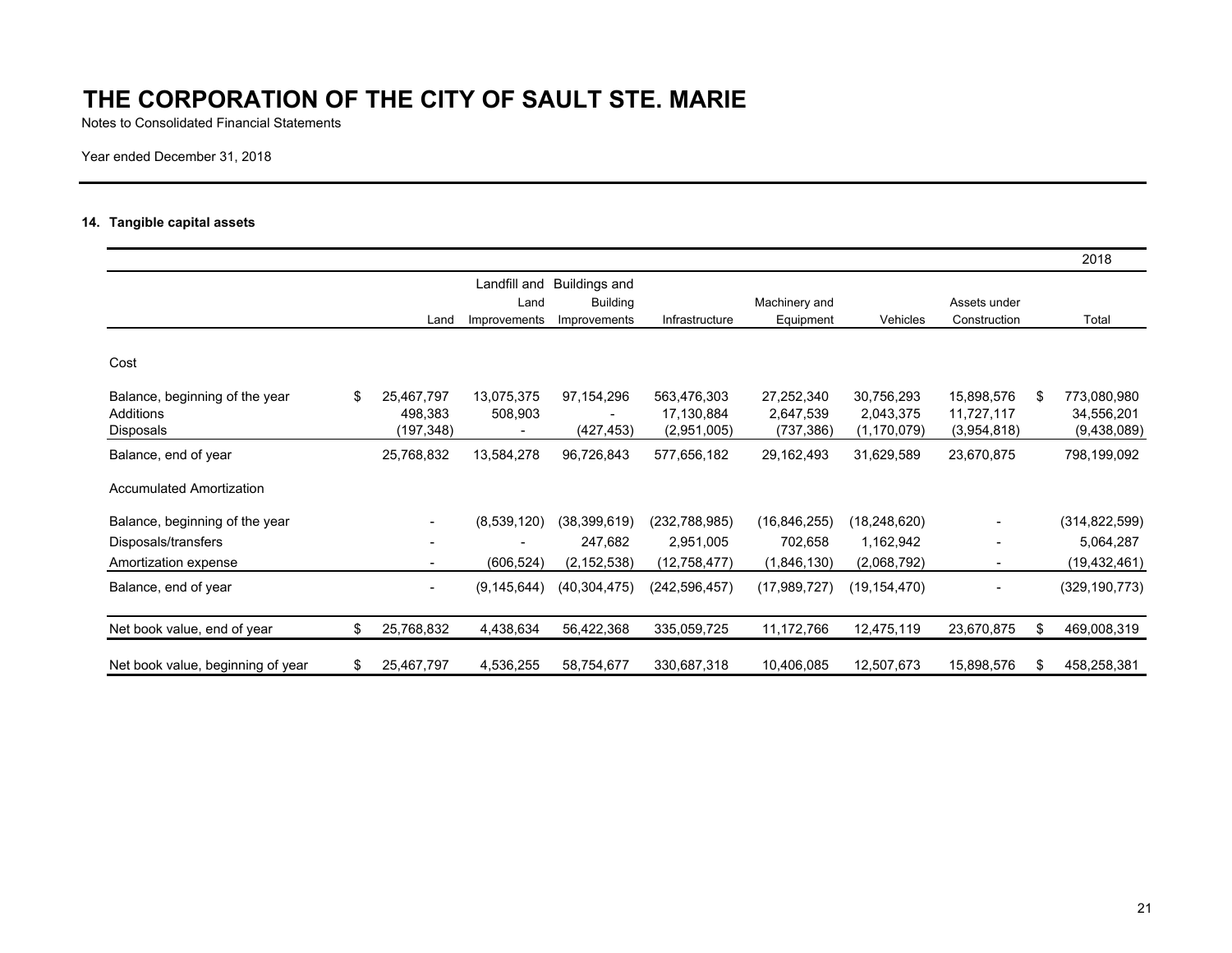Notes to Consolidated Financial Statements

Year ended December 31, 2018

### **14. Tangible capital assets (continued)**

|                                             |                          |                       |                            |                          |                         |                         |                        |    | 2017                      |
|---------------------------------------------|--------------------------|-----------------------|----------------------------|--------------------------|-------------------------|-------------------------|------------------------|----|---------------------------|
|                                             |                          |                       | Landfill and Buildings and |                          |                         |                         |                        |    |                           |
|                                             |                          | Land                  | <b>Building</b>            |                          | Machinery and           |                         | Assets under           |    |                           |
|                                             | Land                     | Improvements          | Improvements               | Infrastructure           | Equipment               | Vehicles                | Construction           |    | Total                     |
| Cost                                        |                          |                       |                            |                          |                         |                         |                        |    |                           |
| Balance, beginning of the year<br>Additions | \$<br>25,473,046<br>224  | 12,417,140<br>658,235 | 96,334,920<br>819,376      | 556,708,826<br>9,730,294 | 27,938,515<br>1,135,038 | 30,241,222<br>1,017,726 | 9,005,115<br>7,707,615 | S. | 758,118,784<br>21,068,508 |
| Disposals                                   | (5, 473)                 |                       |                            | (2,962,817)              | (1,821,213)             | (502, 655)              | (814, 154)             |    | (6, 106, 312)             |
| Balance, end of year                        | 25,467,797               | 13,075,375            | 97,154,296                 | 563,476,303              | 27,252,340              | 30,756,293              | 15,898,576             |    | 773,080,980               |
| Accumulated Amortization                    |                          |                       |                            |                          |                         |                         |                        |    |                           |
| Balance, beginning of the year              |                          | (7,868,484)           | (36, 227, 007)             | (223, 174, 455)          | (16, 366, 929)          | (16, 582, 399)          |                        |    | (300, 219, 274)           |
| Disposals/transfers                         |                          |                       |                            | 2,962,817                | 1,466,945               | 441,173                 |                        |    | 4,870,935                 |
| Amortization expense                        |                          | (670, 636)            | (2, 172, 612)              | (12,577,347)             | (1,946,271)             | (2, 107, 394)           |                        |    | (19,474,260)              |
| Balance, end of year                        | $\overline{\phantom{a}}$ | (8,539,120)           | (38, 399, 619)             | (232,788,985)            | (16, 846, 255)          | (18, 248, 620)          |                        |    | (314, 822, 599)           |
| Net book value, end of year                 | \$<br>25,467,797         | 4,536,255             | 58,754,677                 | 330,687,318              | 10,406,085              | 12,507,673              | 15,898,576             | \$ | 458,258,381               |
| Net book value, beginning of year           | \$<br>25,473,046         | 4,548,656             | 60,107,913                 | 333,534,371              | 11,571,586              | 13,658,823              | 9,005,115              | S  | 457,899,510               |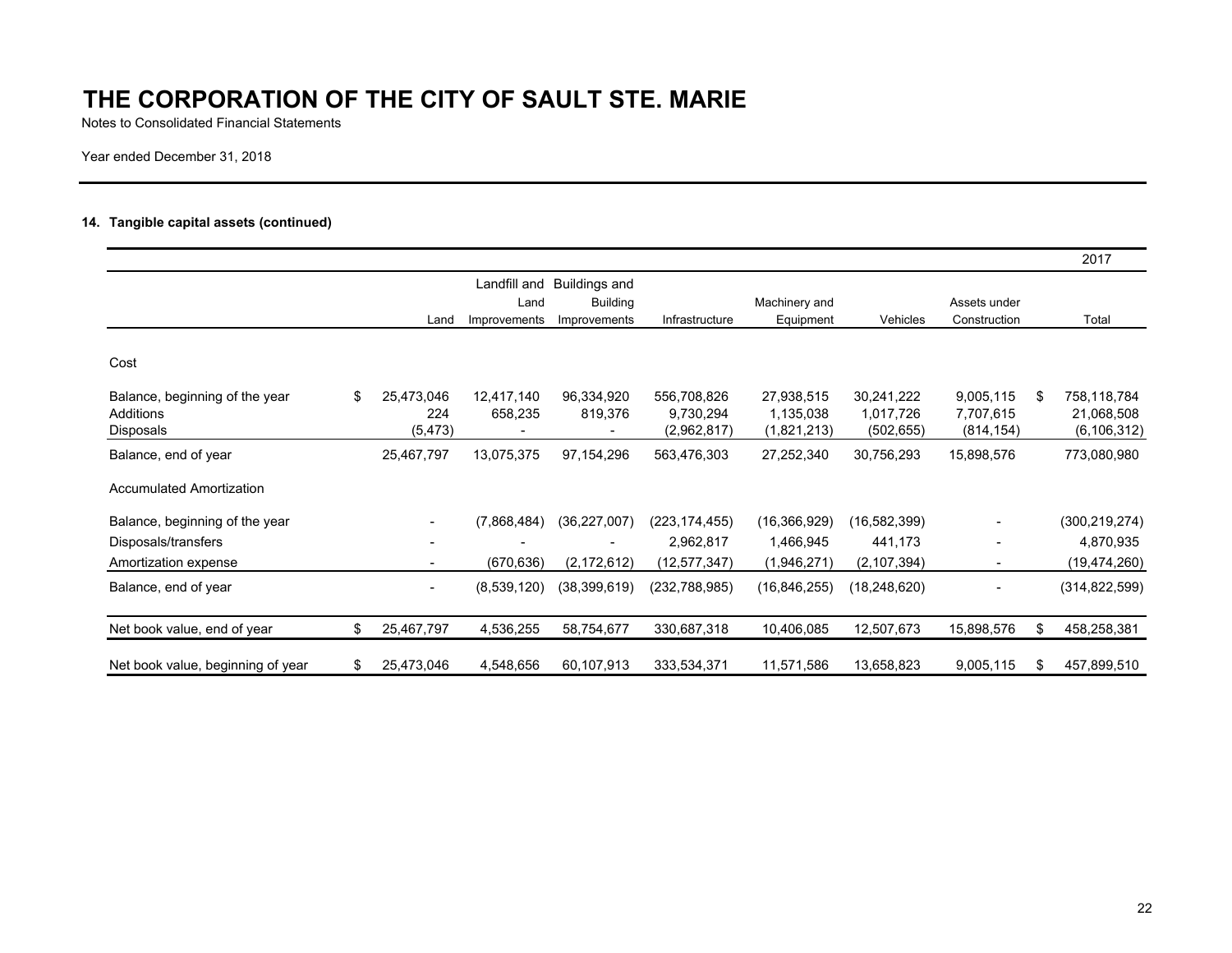Notes to Consolidated Financial Statements

Year ended December 31, 2018

### **14. Tangible capital assets (continued):**

a) Assets under construction:

Assets under construction having a value of \$23,670,875 (2017 - \$15,898,576) have not been amortized. Amortization of these assets will commence when the asset is put into service.

b) Developer contributions:

Contributed capital assets have been recognized at fair market value at the date of contribution. The value of contributed assets received during the year was \$146,070 (2017 - \$3,912,138) comprised of water infrastructure, land and roads infrastructure.

c) Tangible capital assets disclosed at nominal values:

Where an estimate of fair value could not be made, the tangible capital asset was recognized at a nominal value.

d) Works of art and historical treasures:

The City manages and controls various works of art and non-operational historical cultural assets including buildings, artifacts, paintings and sculptures located at City sites and public display areas. These assets are not recorded as tangible capital assets and are not amortized.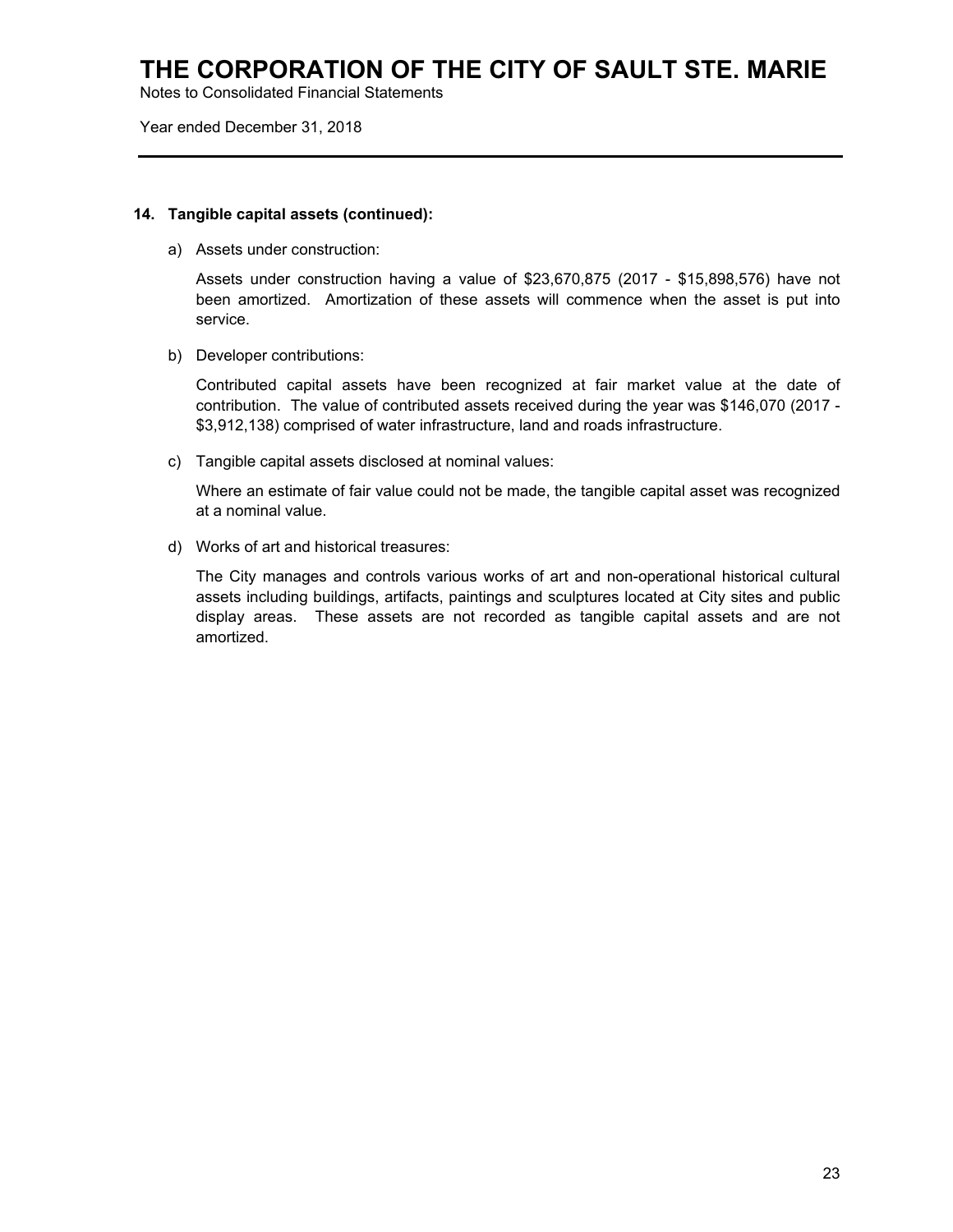Notes to Consolidated Financial Statements

Year ended December 31, 2018

### **15. Accumulated surplus:**

Accumulated surplus consists of individual fund surplus and reserves and reserve funds as follows:

|                                                          | 2018          | 2017           |
|----------------------------------------------------------|---------------|----------------|
| Surplus:                                                 |               |                |
| Invested in tangible capital assets                      | \$469,008,319 | \$458,258,381  |
| Invested in government business enterprises              | 73,898,660    | 72,271,951     |
| Sanitary sewer                                           | 37,816,365    | 34,490,311     |
| Operating fund                                           | 11,585,502    | 7,289,482      |
| <b>Unfunded</b>                                          |               |                |
| Net long-term liabilities                                | (10,787,902)  | (12,960,032)   |
| Landfill closure costs                                   | (24,050,475)  | (23, 723, 226) |
| Employee benefits                                        | (39,070,294)  | (36, 747, 326) |
| <b>Total surplus</b>                                     | 518,400,175   | 498,879,541    |
| Reserves set aside for specific purpose by Council:      |               |                |
| Acquisition of tangible capital assets                   | 2,652,398     | 3,571,870      |
| Planning and development                                 | 547,601       | 517,601        |
| Other programs                                           | 20,191,225    | 17,871,960     |
| Waste disposal site                                      | 12, 183, 147  | 12,170,315     |
| <b>Total reserves</b>                                    | 35,574,371    | 34, 131, 746   |
| Reserve funds set aside for specific purpose by Council: |               |                |
| Cemetery development                                     | 1,044,640     | 658,602        |
| Industrial land                                          | 571,425       | 554,676        |
| Property purchases                                       | 1,299,720     | 738,523        |
| Hospital development                                     | 210,625       | 273,845        |
| Other programs                                           | 588,461       |                |
| Total reserve funds                                      | 3,714,871     | 2,225,646      |
|                                                          | \$557,689,417 | \$535,236,933  |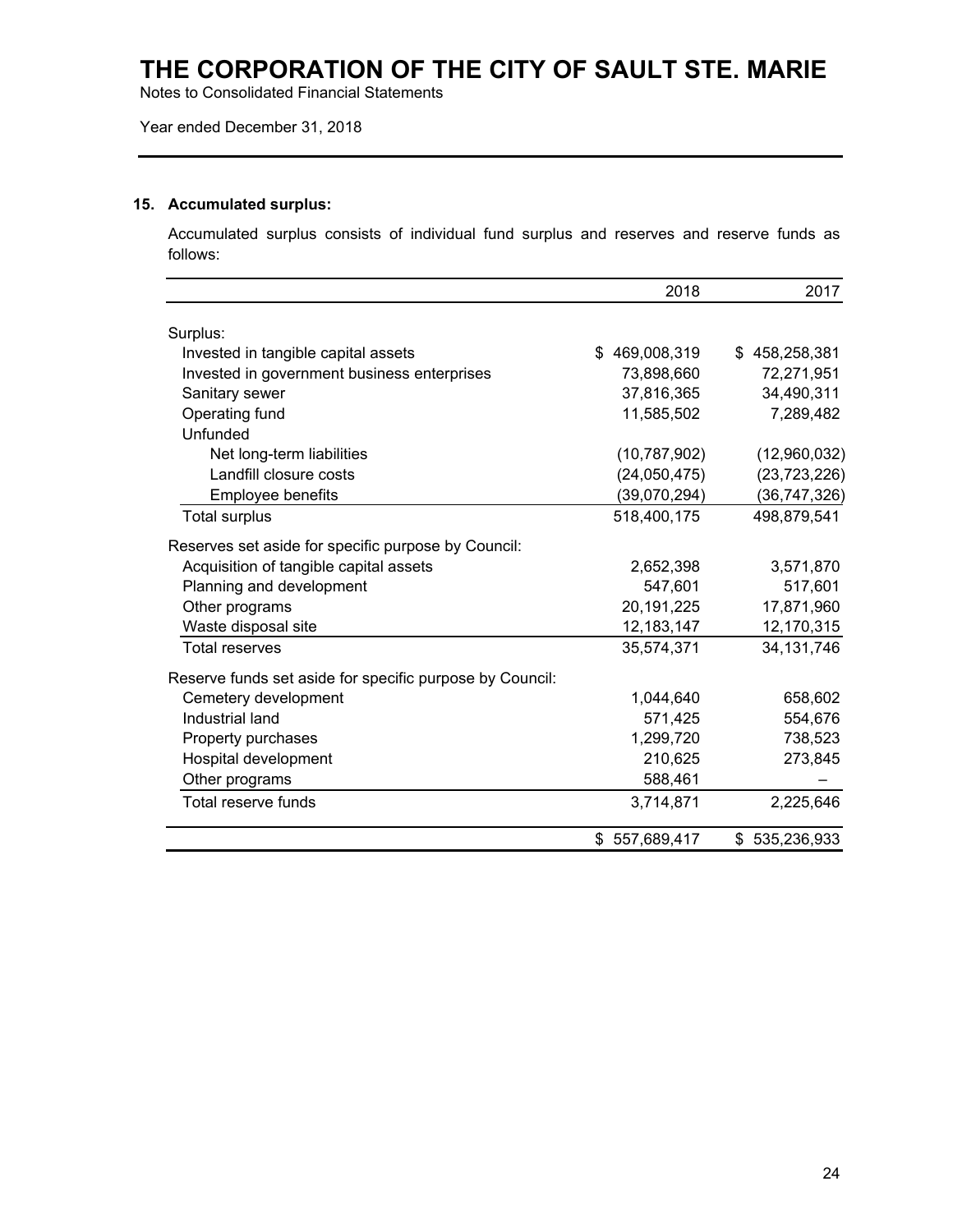Notes to Consolidated Financial Statements

Year ended December 31, 2018

#### **16. Government grants:**

The City recognizes the transfer of government funding as expenses or revenues in the period that the events giving rise to the transfer occurred. The transfers reported on the consolidated statement of operations and accumulated surplus are:

|                                                 | 2018                      | 2017                      |
|-------------------------------------------------|---------------------------|---------------------------|
| Revenue:<br>Provincial grants<br>Federal grants | \$25,966,092<br>8,539,537 | \$24,286,194<br>7,469,383 |
| Total revenues                                  | \$34,505,629              | \$31,755,577              |

#### **17. Comparative amounts:**

Certain 2017 comparative amounts have been reclassified to conform to the financial statement presentation of 2018.

#### **18. Segmented information:**

The City is a diversified municipal government institution that provides a wide range of services to its citizens. City services are provided by departments and certain departments have been separately disclosed in the segmented information, along with the services they provide. These departments are:

#### General Government

General Government is comprised of City Council, the Mayor's Office, and the Chief Administrators' Office (CAO).

The Chief Administrators' Office is charged with the responsibility of coordinating the work of all municipal departments and ensuring that those departments carry out the policies and directions given by City Council.

#### Corporate Services

Corporate Services is comprised of the Clerks Department, Human Resources Department and the Finance Department. Each of these departments provides program support to various other areas.

The Clerks Department's primary task is to function as the corporate secretary to City Council, ensuring that all Council Agendas, Minutes of proceedings, resolutions, decisions, voting, records, and accounts are recorded, documented and certified.

The Human Resources Department is charged with negotiation and administration of all collective agreements as well as all facets of employment and employee benefits.

The Finance Department is responsible for the City's general financial management and budget preparation. The department is comprised of financial administration, accounting, tax and licensing, purchasing and information technology.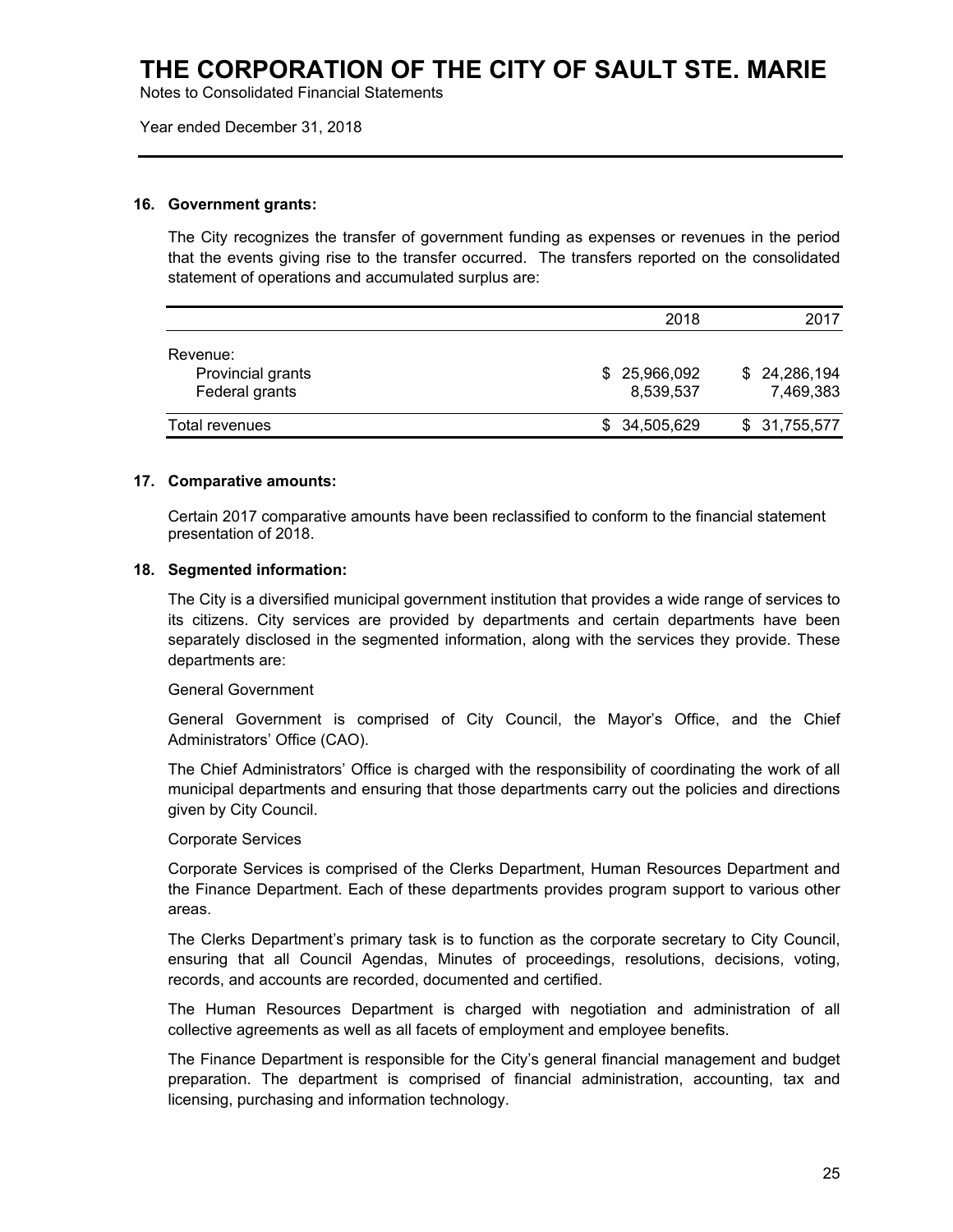Notes to Consolidated Financial Statements

Year ended December 31, 2018

### **18. Segmented information (continued):**

#### Legal Services

The Legal Department is responsible for the preparation of by-laws, deeds, leases, agreements and other legal documents, as well as property management for the City in regards to purchases, sales, leasing, easements and related agreements. Prosecutions and administration of Provincial Offences Act is also part of their responsibility.

#### Fire Services

Fire Services is responsible to provide fire suppression service; fire prevention programs; training and education related to prevention, detection or extinguishment of fires. It is also responsible, through its Emergency Medical Services, for pre-hospital emergency paramedical care and the transport of the sick and injured.

#### Public Works and Engineering

The Public Works Department is responsible for maintenance of municipal infrastructure, such as streets, sewers, and parks. The department provides solid waste management through refuse collection, recycling programs, and sanitary landfill management. The department is also responsible for traffic control, including signage, signals and pavement markings.

The Engineering Department is comprised of Building Services and Engineering and Construction. Building Services provides maintenance, janitorial services and security for the Civic Centre and Ontario Works. The Engineering and Construction Division provides services associated with engineering design, construction, technical services, and special project initiatives.

#### Community Development and Enterprise Services

Community Development & Enterprise Services includes: Building, Community Services, and Planning & Enterprise Services. The Building Department is responsible for administration and enforcement of construction codes, building standards, and by-law for the protection of occupants. The Community Services Department provides public services for Cemeteries & Crematorium, Central Administration, Community Centres, Recreation and Culture, and Transit. The Planning & Enterprise Services Department facilitates economic development by providing services for the approval of all land development plans and the application of enforcement of zoning by-laws.

#### Outside Agencies

These agencies are approved by Council through grant agreements or Memorandums of Agreement. This segment includes grants to the Art Gallery of Algoma, Sault Ste. Marie Museum, Canadian Bushplane Heritage Museum, Algoma University, Pee Wee Arena, Safe Communities, Economic Development Corporation (and related entities), and Sault Ste. Marie Innovation Centre. The Sault Ste. Marie Police Service and Sault Ste. Marie Public Library report to City Council through their Boards.

#### Levy Boards

These Boards provide the City amounts to be collected on their behalf. Levy Boards include Algoma Public Health, the Sault Ste. Marie Region Conservation Authority, and the Sault Ste. Marie District Social Services Administration Board (DSSAB).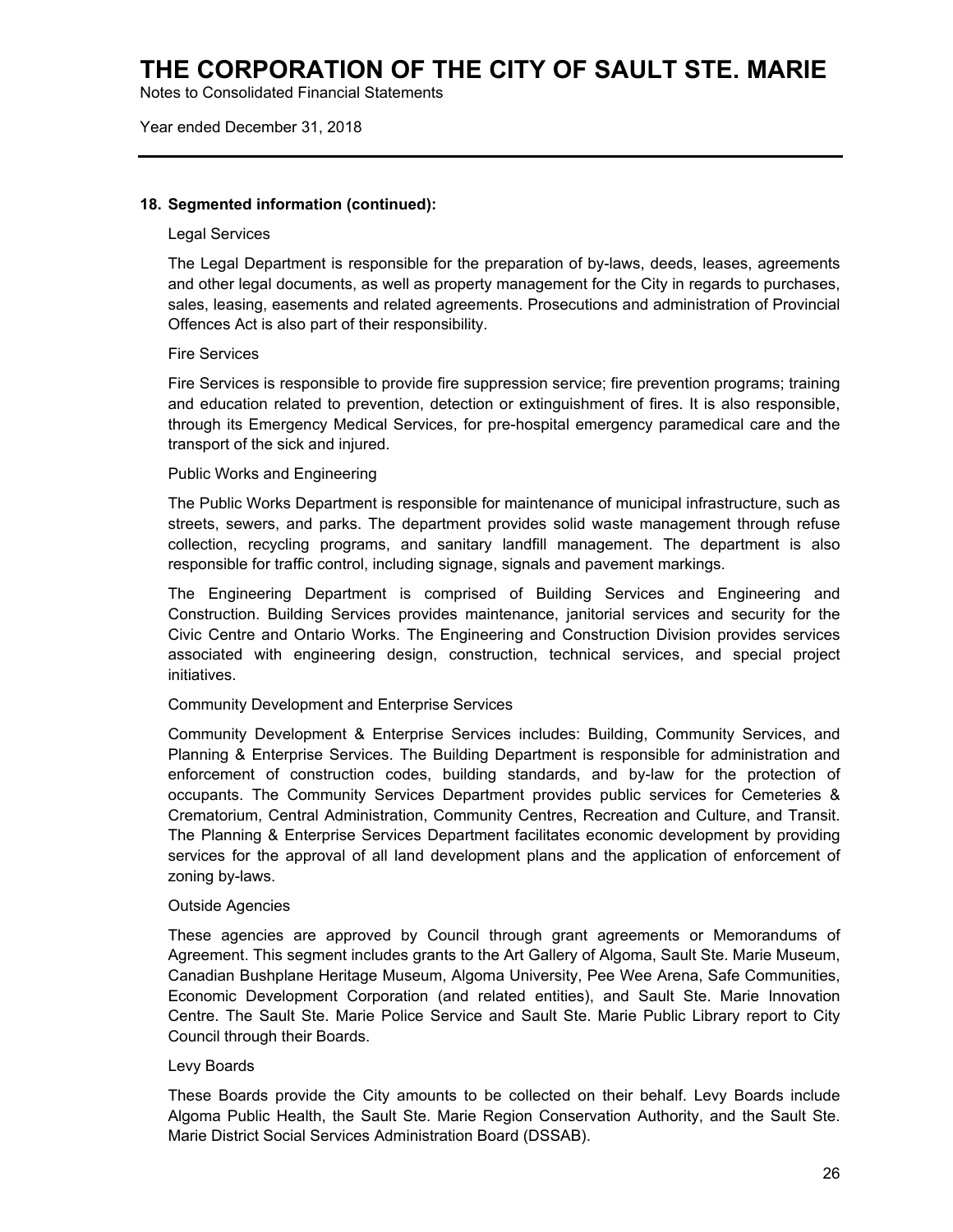Notes to Consolidated Financial Statements

Year ended December 31, 2018

#### **18. Segmented disclosure (continued):**

|                                                    |                          |            |                 |            |             |                            |                |                          |                 | 2018              |
|----------------------------------------------------|--------------------------|------------|-----------------|------------|-------------|----------------------------|----------------|--------------------------|-----------------|-------------------|
|                                                    |                          |            |                 |            |             | Community                  |                |                          |                 |                   |
|                                                    |                          |            |                 |            |             | Public Works Development & |                |                          | Government      |                   |
|                                                    | General                  | Corporate  | Legal           | Fire       | and         | Enterprise                 | Outside        | Levy                     | <b>Business</b> |                   |
|                                                    | Government               | Services   | <b>Services</b> | Services   | Engineering | Services                   | Agencies       | <b>Boards</b>            | Enterprises     | Total             |
| Revenue:                                           |                          |            |                 |            |             |                            |                |                          |                 |                   |
| Taxation                                           | \$<br>543.395            | 10,321,903 | 640,302         | 11,675,001 | 33.151.171  | 11,633,384                 | 29,441,520     | 20,823,472               |                 | 118,230,148<br>\$ |
| Fees and user charges                              |                          | 143.768    | 2,282,301       | 7,356,191  | 33,768,254  | 10,075,216                 | 671,736        |                          |                 | 54,297,466        |
| Government grants                                  | 716,595                  | 1,694,892  | 371,843         | 2,062,572  | 19,282,080  | 4,147,262                  | 6,230,385      |                          |                 | 34,505,629        |
| Interest income                                    | 7,416,019                |            | 12,452          |            | 128,122     | 178,692                    |                |                          |                 | 7,735,285         |
| Other                                              | 901,951                  | 178,533    |                 | 3,689      | 556,969     | 711,961                    | 509,650        | $\overline{\phantom{a}}$ |                 | 2,862,753         |
| Net income of government                           |                          |            |                 |            |             |                            |                |                          |                 |                   |
| business enterprise (note 5)                       | $\overline{\phantom{a}}$ |            |                 | ٠          |             |                            | $\blacksquare$ |                          | 2,846,869       | 2,846,869         |
|                                                    | 9,577,960                | 12,339,096 | 3,306,898       | 21,097,453 | 86,886,596  | 26,746,515                 | 36,853,291     | 20,823,472               | 2,846,869       | 220,478,150       |
| Expenses:                                          |                          |            |                 |            |             |                            |                |                          |                 |                   |
| Salaries, wages and employee benefits              | 1,379,419                | 6.137.388  | 1,241,256       | 19,595,215 | 25.230.790  | 15,646,940                 | 27,510,791     |                          |                 | 96,741,799        |
| <b>Materials</b>                                   | 390,202                  | 287.835    | 1,620,247       | 1,220,351  | 24.296.915  | 6,033,531                  | 3,319,781      |                          |                 | 37,168,862        |
| Contracted services                                | 21.633                   | 1.318.489  | 286,288         | 504,217    | 11.211.102  | 2,218,374                  | 469,319        |                          |                 | 16,029,422        |
| Rents and financial                                |                          | 4,064,317  | 67,408          | 2,557      | 11,097      | 479.900                    | 140,824        |                          |                 | 4.766.103         |
| Grants to others                                   | 7,274                    | 960        |                 |            |             | 155,874                    | 2,718,189      | 20,823,472               |                 | 23,705,769        |
| Amortization of tangible capital assets            | 2,707                    | 359,394    | 1,750           | 441,511    | 15.869.273  | 1,814,047                  | 943,779        |                          |                 | 19,432,461        |
| Loss (gain) on disposal of tangible capital assets | $\sim$                   |            | (253, 261)      | 23,471     | 286.768     | 120,194                    | 4,078          |                          |                 | 181,250           |
|                                                    | 1,801,235                | 12,168,383 | 2,963,688       | 21,787,322 | 76,905,945  | 26,468,860                 | 35,106,761     | 20,823,472               |                 | 198,025,666       |
| Annual surplus (deficit)                           | \$<br>7,776,725          | 170,713    | 343,210         | (689, 869) | 9.980.651   | 277,655                    | 1,746,530      |                          | 2,846,869       | 22,452,484<br>\$  |